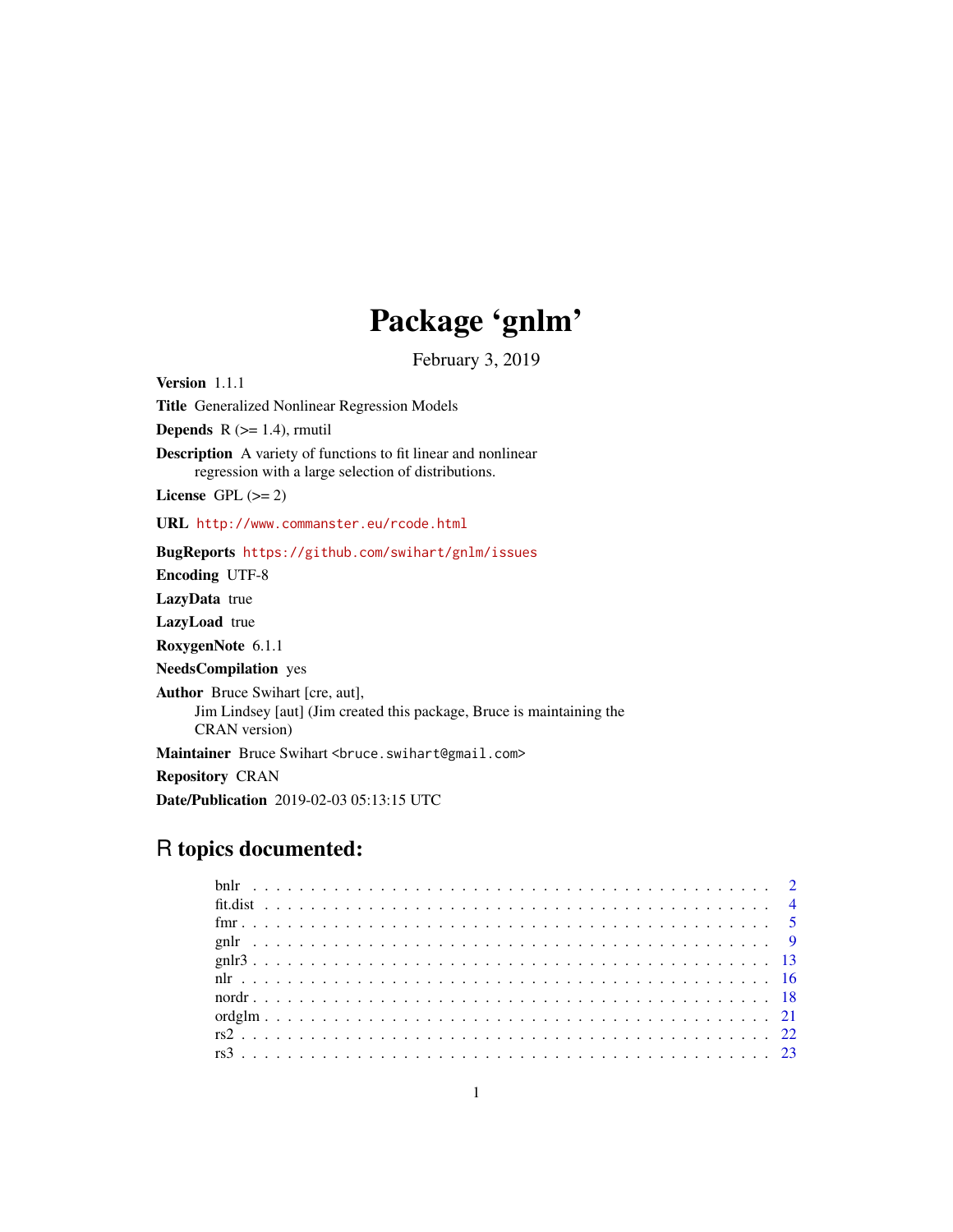# <span id="page-1-0"></span>**Index** [25](#page-24-0)

# Description

bnlr fits user-specified nonlinear regression equations to binomial data with various link functions (logit, probit, comp log log, log log, Cauchy, Student t, stable, or mixture). The mixture link is a logistic link with extra probability mass for y=0 and y=n.

# Usage

```
bnlr(y = NULL, link = "logit", mu = NULL, linear = NULL,
  pmu = NULL, pshape = NULL, wt = 1, envir = parent.frame(),
  print.level = 0, typsize = abs(p), ndigit = 10, gradtol = 1e-05,
  stepmax = 10 \times \sqrt{3} (p %*% p), steptol = 1e-05, iterlim = 100,
  fscale = 1)
```
#### Arguments

| У      | A two column matrix of binomial data or censored data or an object of class,<br>response (created by restovec) or repeated (created by rmna or lvna). If the<br>repeated data object contains more than one response variable, give that object<br>in envir and give the name of the response variable to be used here.                                                                                                                                                                                                                                                                                                  |
|--------|--------------------------------------------------------------------------------------------------------------------------------------------------------------------------------------------------------------------------------------------------------------------------------------------------------------------------------------------------------------------------------------------------------------------------------------------------------------------------------------------------------------------------------------------------------------------------------------------------------------------------|
| link   | A character string containing the name of the link function. The Student t,<br>stable, and mixture links contain an unknown parameter to be estimated, re-<br>spectively the logarithm of the degrees of freedom, the tail parameter trans-<br>formed by log(tail/(2-tail)), and logit of the mixture probability, so that they lie<br>on the whole real line.                                                                                                                                                                                                                                                           |
| mu     | A user-specified function of pmu, and possibly linear, giving the regression<br>equation for the location. This may contain a linear part as the second argu-<br>ment to the function. It may also be a formula beginning with $\sim$ , specifying<br>either a linear regression function for the location parameter in the Wilkinson<br>and Rogers notation or a general function with named unknown parameters. If<br>it contains unknown parameters, the keyword linear may be used to specify a<br>linear part. If nothing is supplied, the location is taken to be constant unless the<br>linear argument is given. |
| linear | A formula beginning with $\sim$ in W&R notation, specifying the linear part of the<br>regression function for the location parameter or list of two such expressions for<br>the location and/or shape parameters.                                                                                                                                                                                                                                                                                                                                                                                                        |
| pmu    | Vector of initial estimates for the location parameters. If mu is a formula with<br>unknown parameters, their estimates must be supplied either in their order of<br>appearance in the expression or in a named list.                                                                                                                                                                                                                                                                                                                                                                                                    |
| pshape | If the link is Student t, an initial estimate of the degrees of freedom; if it is<br>stable, an estimate of the tail parameter; if it is mixture, an estimate of the<br>mixture probability.                                                                                                                                                                                                                                                                                                                                                                                                                             |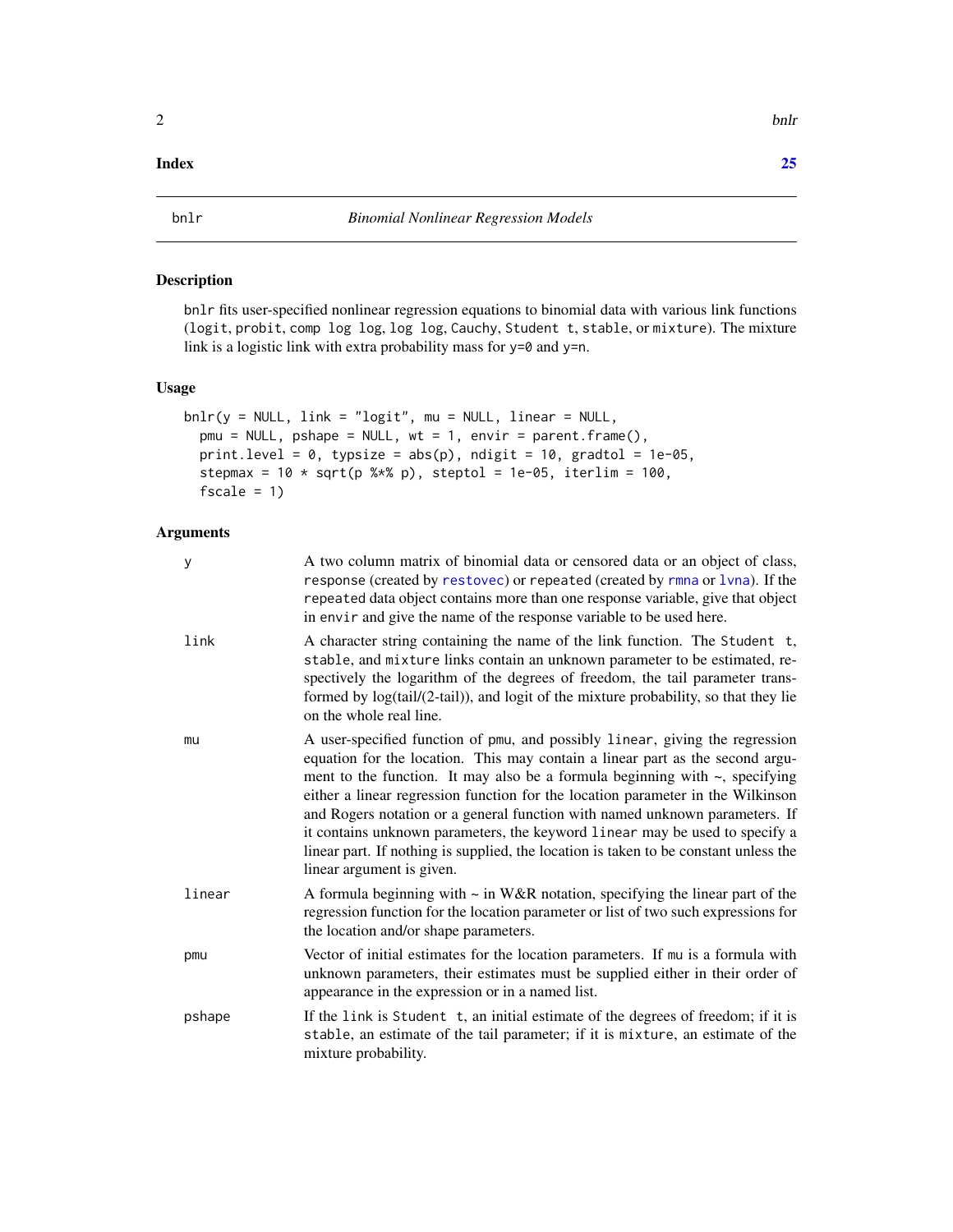<span id="page-2-0"></span>bnlr 3

| wt          | Weight vector.                                                                                                                                                                                                                        |
|-------------|---------------------------------------------------------------------------------------------------------------------------------------------------------------------------------------------------------------------------------------|
| envir       | Environment in which model formulae are to be interpreted or a data object of<br>class, repeated, tccov, or tvcov; the name of the response variable should be<br>given in y. If y has class repeated, it is used as the environment. |
| print.level | Arguments controlling nlm.                                                                                                                                                                                                            |
| typsize     | Arguments controlling nlm.                                                                                                                                                                                                            |
| ndigit      | Arguments controlling nlm.                                                                                                                                                                                                            |
| gradtol     | Arguments controlling n1m.                                                                                                                                                                                                            |
| stepmax     | Arguments controlling nlm.                                                                                                                                                                                                            |
| steptol     | Arguments controlling nlm.                                                                                                                                                                                                            |
| iterlim     | Arguments controlling n1m.                                                                                                                                                                                                            |
| fscale      | Arguments controlling nlm.                                                                                                                                                                                                            |
|             |                                                                                                                                                                                                                                       |

# Details

Nonlinear regression models can be supplied as formulae where parameters are unknowns in which case factor variables cannot be used and parameters must be scalars. (See [finterp](#page-0-0).)

The printed output includes the -log likelihood (not the deviance), the corresponding AIC, the maximum likelihood estimates, standard errors, and correlations.

# Value

A list of class gnlm is returned that contains all of the relevant information calculated, including error codes.

#### Author(s)

J.K. Lindsey

# See Also

[finterp](#page-0-0), [glm](#page-0-0), [gnlr](#page-8-1), [gnlr3](#page-12-1)

```
# assay to estimate LD50
y \leftarrow c(9, 9, 10, 4, 1, 0, 0)y <- cbind(y,10-y)
dose <- log10(100/c(2.686,2.020,1.520,1.143,0.860,0.647,0.486))
summary(glm(y~dose, family=binomial))
bnlr(y, mu=\text{cdose}, pmu=c(1,1))
summary(glm(y~dose, family=binomial(link=probit)))
bnlr(y, link="probit", mu=~dose, pmu=c(1,1))
## Not run:
bnlr(y, link="log log", mu='dose, pmu=c(1,1))bnlr(y, link="comp log log", mu='dose, pmu=c(1,1))
```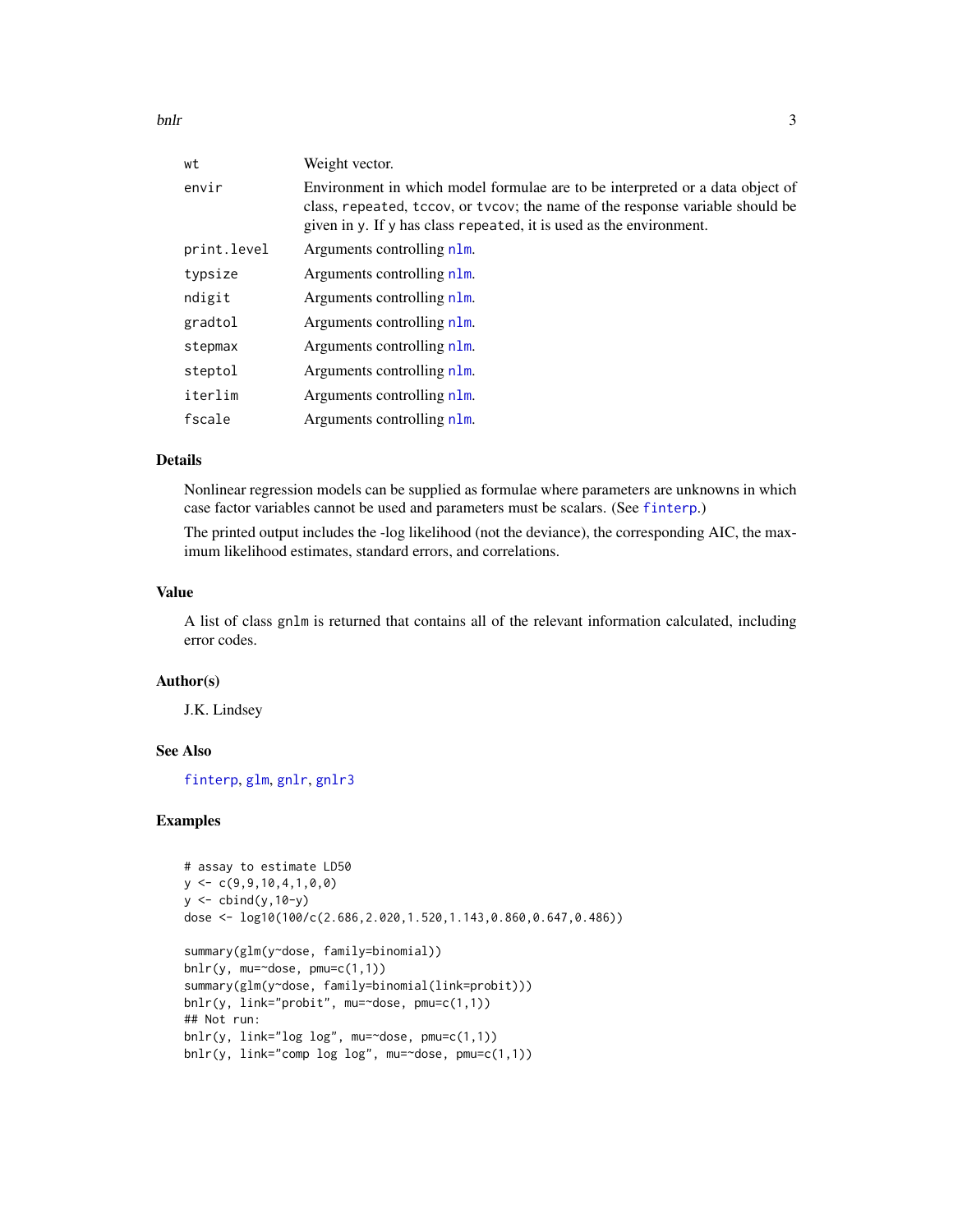```
bnlr(y, link="Cauchy", mu=~dose, pmu=c(60,-30))
bnlr(y, link="Student", mu=~dose, pmu=c(60,-30), pshape=0.1)
bnlr(y, link="stable", mu=~dose, pmu=c(20,-15), pshape=0, stepmax=1)
bnlr(y, link="mixture", mu=~dose, pmu=c(60,-30), pshape=-2.5)
#
mu <- function(p) -p[1]*(log10(p[2])-dose)
bnlr(y, mu=mu, pmu=c(1,100))
bnlr(y, link="probit", mu=mu, pmu=c(1,100))
## End(Not run)
```
fit.dist *Fit Probability Distributions to Frequency Data*

#### Description

fit.dist fits the distributions in Chapter 4 of Lindsey (1995, 2003 2nd edn): binomial, betabinomial, Poisson, negative binomial, geometric, zeta, normal, log normal, inverse Gauss, logistic, Laplace, Cauchy, Student t, exponential, Pareto, gamma, and Weibull to frequency (histogram) data, possibly plotting the frequency polygon of fitted values with the histogram.

#### Usage

```
fit.dist(y, ni, distribution = "normal", breaks = FALSE, delta = 1,
 censor = FALSE, exact = TRUE, plot = FALSE, add = FALSE,
 xlab = deparse(substitute(y)), ylab = "Probability",xlim = range(y), main = paste("Histogram of",
  deparse(substitute(y))), ...)
```
#### Arguments

| У            | Vector of observations.                                                                                                                                                                                    |
|--------------|------------------------------------------------------------------------------------------------------------------------------------------------------------------------------------------------------------|
| ni           | Corresponding vector of frequencies.                                                                                                                                                                       |
| distribution | Character string specifying the distribution.                                                                                                                                                              |
| breaks       | If TRUE, y contains breaks between categories instead of mid-points.                                                                                                                                       |
| delta        | Scalar or vector giving the unit of measurement (always one for discrete data)<br>for each response value, set to unity by default. For example, if a response is<br>measured to two decimals, delta=0.01. |
| censor       | If TRUE, the last category is right censored.                                                                                                                                                              |
| exact        | If FALSE, uses the approximations for certain distributions in Lindsey (1995).                                                                                                                             |
| plot         | If TRUE, plots the histogram of observed frequencies and the frequency polygon<br>of fitted values.                                                                                                        |
| add          | If TRUE, adds a new frequency polygon of fitted values without replotting the<br>histogram.                                                                                                                |
| xlab         | Plotting control options.                                                                                                                                                                                  |

<span id="page-3-0"></span>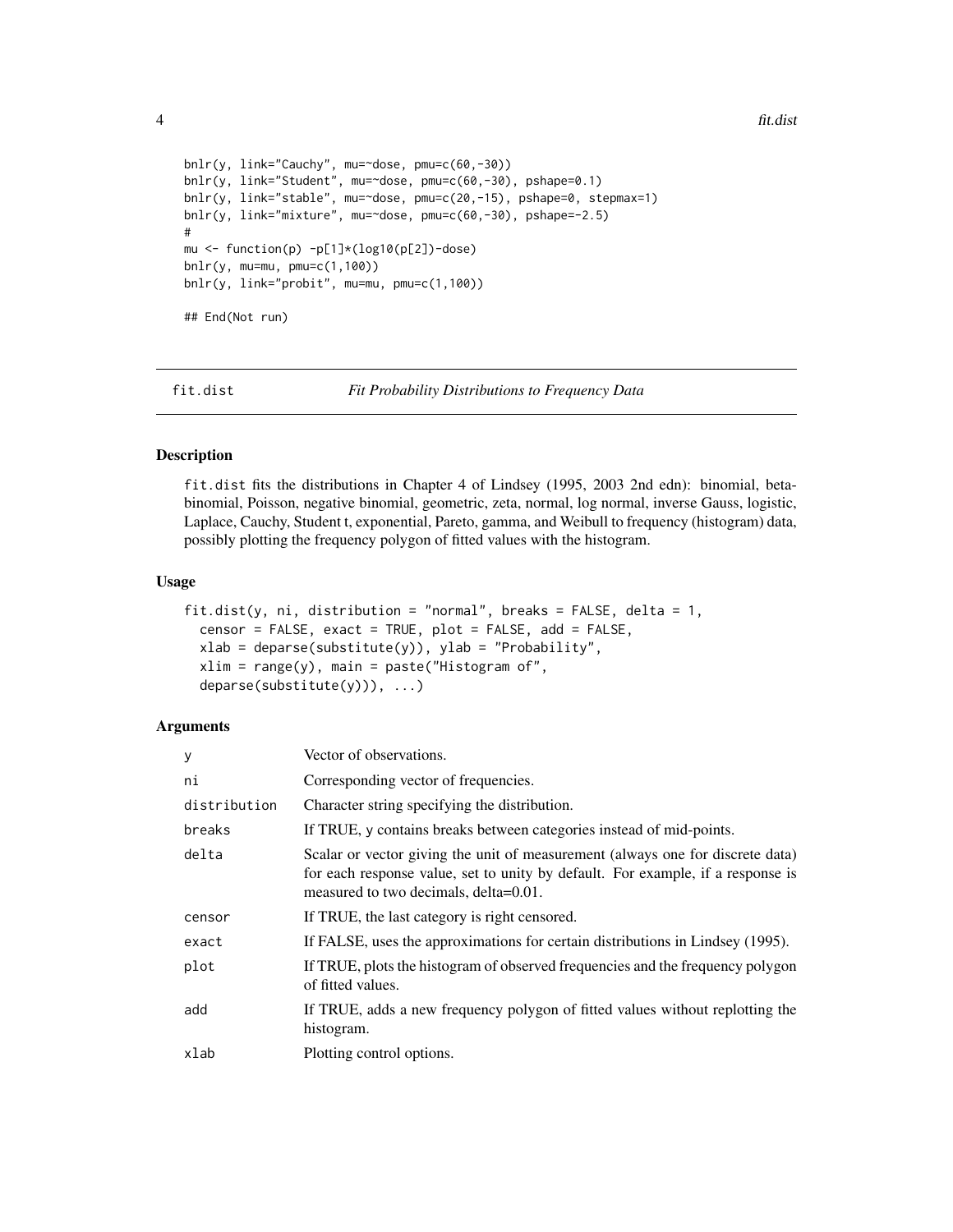<span id="page-4-0"></span>fmr 5

| vlab | Plotting control options. |
|------|---------------------------|
| xlim | Plotting control options. |
| main | Plotting control options. |
| .    | Plotting control options. |

# Author(s)

J.K. Lindsey

# References

Lindsey, J.K. (1995) Introductory Statistics: A Modelling Approach. Oxford: Oxford University Press.

#### Examples

f <- c(215, 1485, 5331, 10649, 14959, 11929, 6678, 2092, 342)  $y \leftarrow \text{seq}(0, 8)$ fit.dist(y, f, "binomial", plot=TRUE, xlab="Number of males", main="Distribution of males in families of 8 children") #  $f \leftarrow c(1, 1, 6, 3, 4, 3, 9, 6, 5, 16, 4, 11, 6, 11, 3, 4, 5, 6, 4, 4, 5, 1, 1, 4, 1, 2,$ 0,2,0,0,1) y <- seq(1100,4100,by=100) fit.dist(y, f, "normal", delta=100, plot=TRUE, xlab="Monthly salary (dollars)", main="Distribution of women mathematicians' salaries") fit.dist(y, f, "log normal", delta=100, plot=TRUE, add=TRUE, lty=3) fit.dist(y, f, "logistic", delta=100, exact=FALSE, plot=TRUE, add=TRUE, lty=2)

<span id="page-4-1"></span>fmr *Generalized Nonlinear Regression Models with Two or Three Point Mixtures*

# Description

fmr fits user specified nonlinear regression equations to the location parameter of the common one and two parameter distributions. (The log of the scale parameter is estimated to ensure positivity.)

# Usage

```
\text{fmr}(y = \text{NULL}, \text{distribution} = \text{"normal", mu = NULL}, \text{mix} = \text{NULL},linear = NULL, pmu = NULL, pmix = NULL, pshape = NULL,
  censor = "right", exact = FALSE, wt = 1, delta = 1,
  common = FALSE, envir = parent.frame(), print.level = 0,
  typsize = abs(p), ndigit = 10, gradtol = 1e-05, stepmax = 10 *sqrt(p %x p), steptol = 1e-05, iterlim = 100, fscale = 1)
```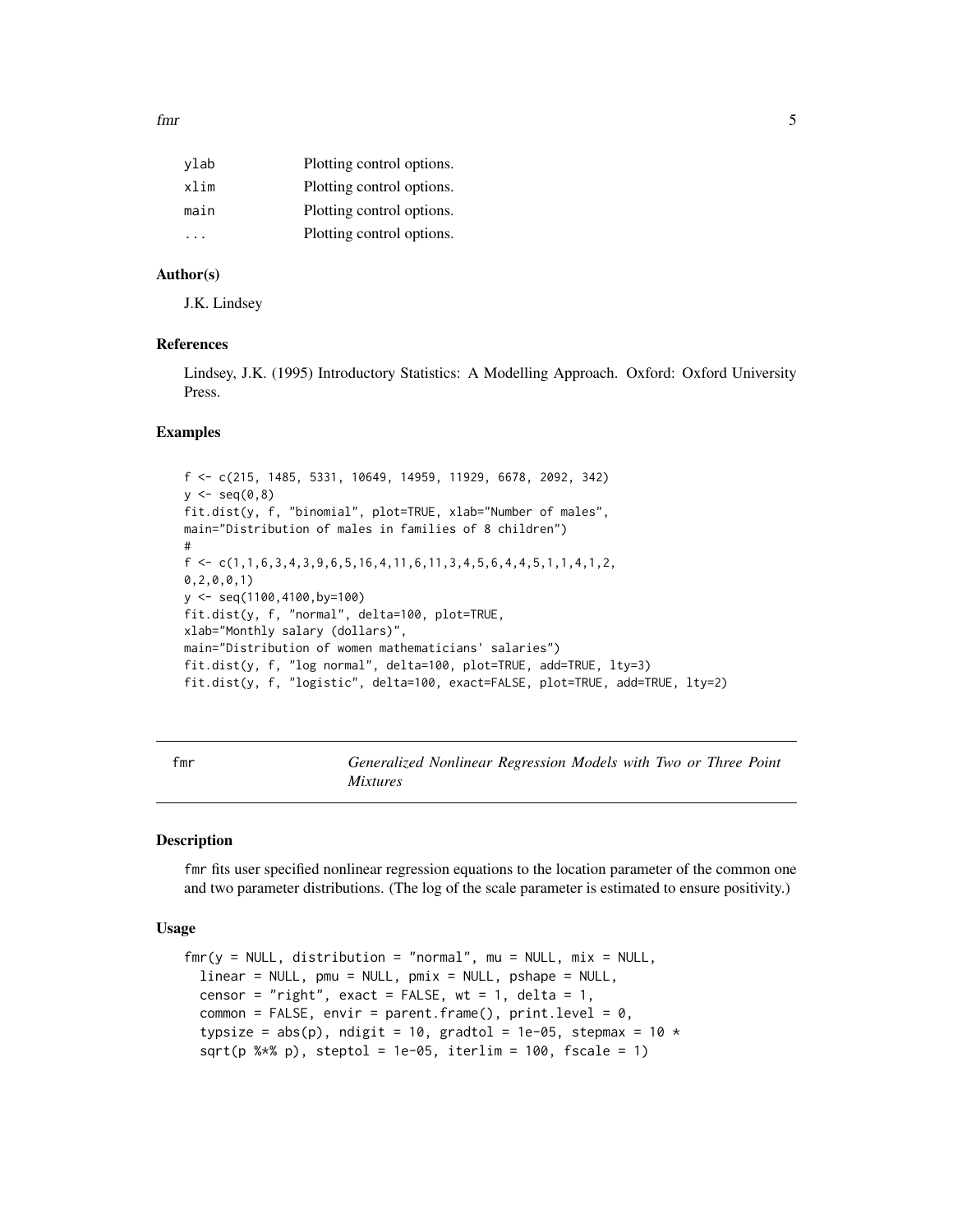#### <span id="page-5-0"></span>Arguments

y A response vector for uncensored data, a two column matrix for binomial data or censored data, with the second column being the censoring indicator (1: uncensored, 0: right censored, -1: left censored), or an object of class, response (created by [restovec](#page-0-0)) or repeated (created by [rmna](#page-0-0) or [lvna](#page-0-0)). If the repeated data object contains more than one response variable, give that object in envir and give the name of the response variable to be used here. distribution Either a character string containing the name of the distribution or a function giving the -log likelihood and calling the location and mixture functions. Distributions are binomial, beta binomial, double binomial, multiplicative binomial, Poisson, negative binomial, double Poisson, multiplicative Poisson, gamma count, Consul, geometric, normal, inverse Gauss, logistic, exponential, gamma, Weibull, extreme value, Pareto, Cauchy, Student t, Laplace, and Levy. (For definitions of distributions, see the corresponding [dpqr]distribution help.) mu A user-specified function of pmu, and possibly linear, giving the regression equation for the location. This may contain a linear part as the second argument to the function. It may also be a formula beginning with  $\sim$ , specifying either a linear regression function for the location parameter in the Wilkinson and Rogers notation or a general function with named unknown parameters. If it contains unknown parameters, the keyword linear may be used to specify a linear part. If nothing is supplied, the location is taken to be constant unless the linear argument is given. mix A user-specified function of pmix, and possibly linear, giving the regression equation for the mixture parameter. This may contain a linear part as the second argument to the function. It may also be a formula beginning with  $\sim$ , specifying either a linear regression function for the mixture parameter in the Wilkinson and Rogers notation or a general function with named unknown parameters. If it contains unknown parameters, the keyword linear may be used to specify a linear part. If nothing is supplied, this parameter is taken to be constant. This parameter is the logit of the mixture probability. linear A formula beginning with ~ in W&R notation, or list of two such expressions, specifying the linear part of the regression function for the location or location and mixture parameters. pmu Vector of initial estimates for the location parameters. If mu is a formula with unknown parameters, their estimates must be supplied either in their order of appearance in the expression or in a named list. pmix Vector of initial estimates for the mixture parameters. If mix is a formula with unknown parameters, their estimates must be supplied either in their order of appearance in the expression or in a named list. pshape An initial estimate for the shape parameter. censor right, left, or both indicating where the mixing distribution is placed. both is only possible for binomial data. exact If TRUE, fits the exact likelihood function for continuous data by integration over intervals of observation given in delta, i.e. interval censoring. wt Weight vector.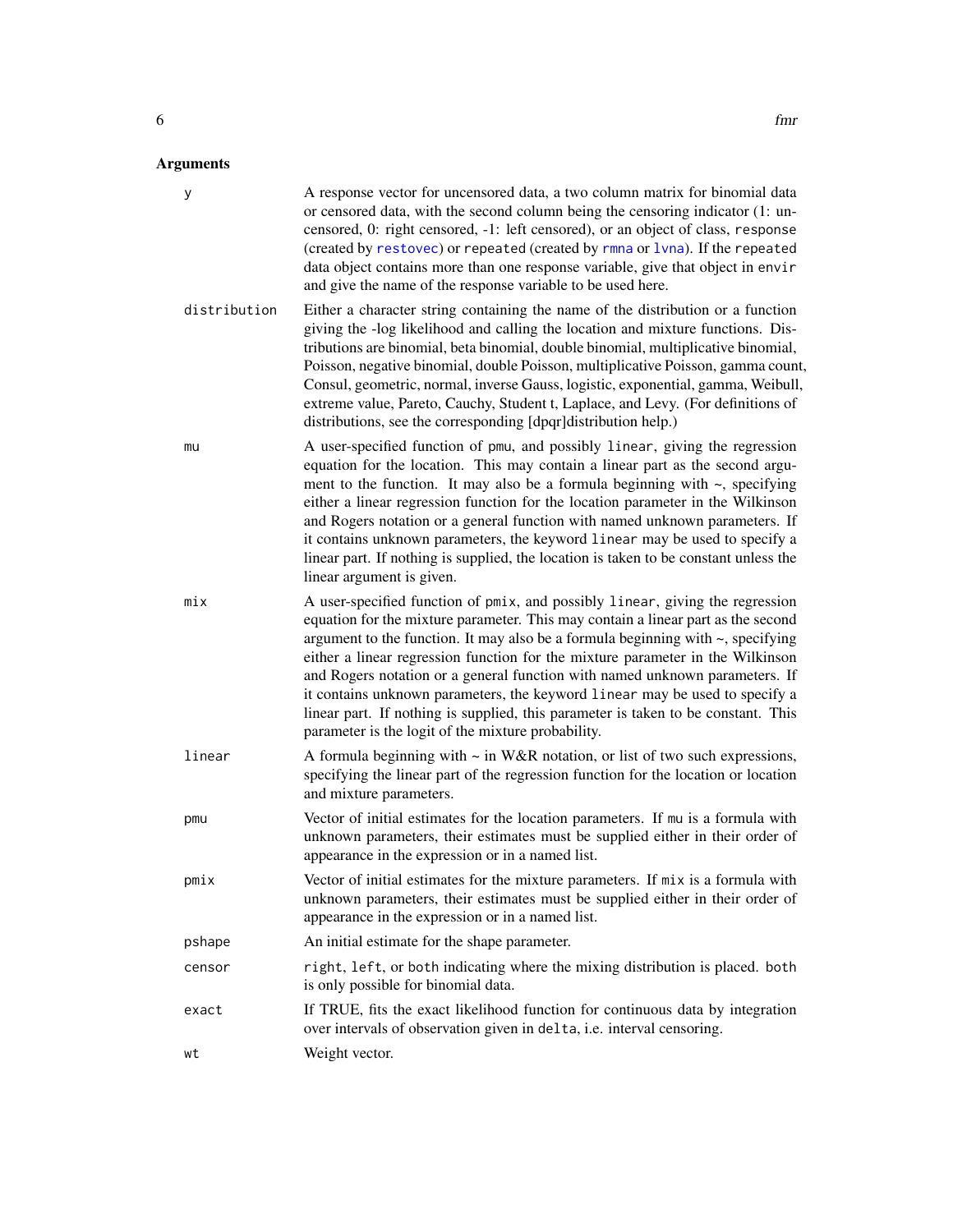<span id="page-6-0"></span>

| delta       | Scalar or vector giving the unit of measurement (always one for discrete data)<br>for each response value, set to unity by default - for example, if a response<br>is measured to two decimals, delta=0.01. If the response is transformed, this<br>must be multiplied by the Jacobian. The transformation cannot contain unknown<br>parameters. For example, with a log transformation, delta=1/y. |
|-------------|-----------------------------------------------------------------------------------------------------------------------------------------------------------------------------------------------------------------------------------------------------------------------------------------------------------------------------------------------------------------------------------------------------|
| common      | If TRUE, mu and mix must both be either functions with, as argument, a vector<br>of parameters having some or all elements in common between them so that<br>indexing is in common between them or formulae with unknowns. All parameter<br>estimates must be supplied in pmu. If FALSE, parameters are distinct between<br>the two functions and indexing starts at one in each function.          |
| envir       | Environment in which model formulae are to be interpreted or a data object of<br>class, repeated, tccov, or tvcov; the name of the response variable should be<br>given in y. If y has class repeated, it is used as the environment.                                                                                                                                                               |
| print.level | Arguments controlling n1m.                                                                                                                                                                                                                                                                                                                                                                          |
| typsize     | Arguments controlling n1m.                                                                                                                                                                                                                                                                                                                                                                          |
| ndigit      | Arguments controlling n1m.                                                                                                                                                                                                                                                                                                                                                                          |
| gradtol     | Arguments controlling nlm.                                                                                                                                                                                                                                                                                                                                                                          |
| stepmax     | Arguments controlling nlm.                                                                                                                                                                                                                                                                                                                                                                          |
| steptol     | Arguments controlling n1m.                                                                                                                                                                                                                                                                                                                                                                          |
| iterlim     | Arguments controlling n1m.                                                                                                                                                                                                                                                                                                                                                                          |
| fscale      | Arguments controlling nlm.                                                                                                                                                                                                                                                                                                                                                                          |
|             |                                                                                                                                                                                                                                                                                                                                                                                                     |

# Details

For the Poisson and related distributions, the mixture involves the zero category. For the binomial and related distributions, it involves the two extreme categories. For all other distributions, it involves either left or right censored individuals. A user-specified -log likelihood can also be supplied for the distribution.

Nonlinear regression models can be supplied as formulae where parameters are unknowns in which case factor variables cannot be used and parameters must be scalars. (See [finterp](#page-0-0).)

The printed output includes the -log likelihood (not the deviance), the corresponding AIC, the maximum likelihood estimates, standard errors, and correlations.

# Value

A list of class gnlm is returned that contains all of the relevant information calculated, including error codes.

#### Author(s)

J.K. Lindsey

#### See Also

[finterp](#page-0-0), [glm](#page-0-0), [gnlr](#page-8-1), [gnlr3](#page-12-1), [lm](#page-0-0).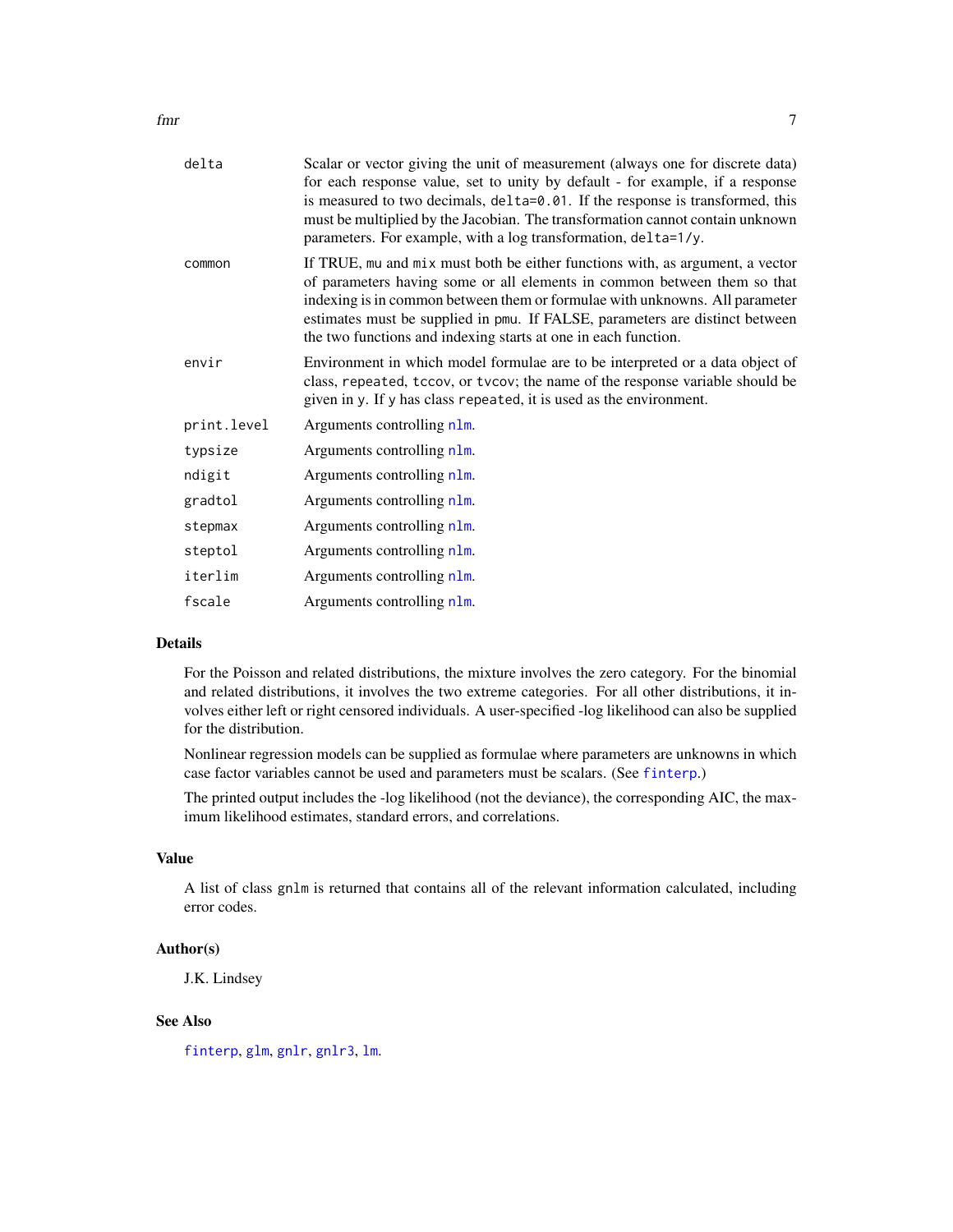```
sex <- c(rep(0,10),rep(1,10))
sexf \leq gl(2,10)
age <- c(8,10,12,12,8,7,16,7,9,11,8,9,14,12,12,11,7,7,7,12)
y <- cbind(c(9.2, 7.3,13.0, 6.9, 3.9,14.9,17.8, 4.8, 6.4, 3.3,17.2,
14.4,17.0, 5.0,17.3, 3.8,19.4, 5.0, 2.0,19.0),
c(0,1,0,1,1,1,0,1,0,1,1,1,1,1,1,1,1,1,1,1))
# y <- cbind(rweibull(20,2,2+2*sex+age),rbinom(20,1,0.7))
# log linear regression with Weibull distribution with a point mass
# for right censored individuals
mu <- function(p) exp(p[1]+p[2]*sex+p[3]*age)
fmr(y, dist="Weibull", mu=mu, pmu=c(4,0,0), pmix=0.5, pshape=1)
# or equivalently
fmr(y, dist="Weibull", mu=function(p,linear) exp(linear),
linear=~sexf+age, pmu=c(4,0,0), pmix=0.5, pshape=1)
# or
fmr(y, dist="Weibull", mu=~exp(b0+b1*sex+b2*age), pmu=list(b0=4,b1=0,b2=0),
pmix=0.5, pshape=1)
#
# include logistic regression for the mixture parameter
mix \leftarrow function(p) p[1]+p[2]*sexfmr(y, dist="Weibull", mu=~exp(a+b*age), mix=mix, pmu=c(4,0),
pmix=c(10,0), pshape=0.5)
# or equivalently
fmr(y, dist="Weibull", mu=function(p,linear) exp(linear),
linear=list(\text{qge}, \text{sser}), pmu=c(4,0), pmix=c(10,0), pshape=0.5)
# or
fmr(y, dist="Weibull", mu=~exp(b0+b1*age), mix=~c0+c1*sex,
pmu=list(b0=4,b1=0), pmix=list(c0=10,c1=0), pshape=0.5)
#
# generate zero-inflated negative binomial data
x1 \le - rpois(50,4)
x2 \le rpois(50,4)
ind \le rbinom(50,1,1/(1+exp(-1-0.1*x1)))
y \le - ifelse(ind,rnbinom(50,3,mu=exp(1+0.2*x2)),0)
# standard Poisson models
gnlr(y, dist="Poisson", mu=~exp(a), pmu=1)
gnlr(y, dist="Poisson", mu=~exp(linear), linear=~x2, pmu=c(1,0.2))
# zero-inflated Poisson ZIP
fmr(y, dist="Poisson", mu=~exp(a), pmu=1, pmix=0)
fmr(y, dist="Poisson", mu=~exp(linear), linear=~x2, pmu=c(1,0.2), pmix=0)
fmr(y, dist="Poisson", mu=~exp(a), mix=~x1, pmu=1, pmix=c(1,0))
fmr(y, dist="Poisson", mu=~exp(linear), linear=~x2, mix=~x1, pmu=c(1,0.2),
pmix=c(1,0))
# zero-inflated negative binomial
fmr(y, dist="negative binomial", mu=~exp(a), pmu=1, pshape=0, pmix=0)
fmr(y, dist="negative binomial", mu=~exp(linear), linear=~x2, pmu=c(1,0.2),
pshape=0, pmix=0)
fmr(y, dist="negative binomial", mu=~exp(a), mix=~x1, pmu=1, pshape=0,
       pmix=c(1,0)fmr(y, dist="negative binomial", mu=~exp(linear), linear=~x2, mix=~x1,
```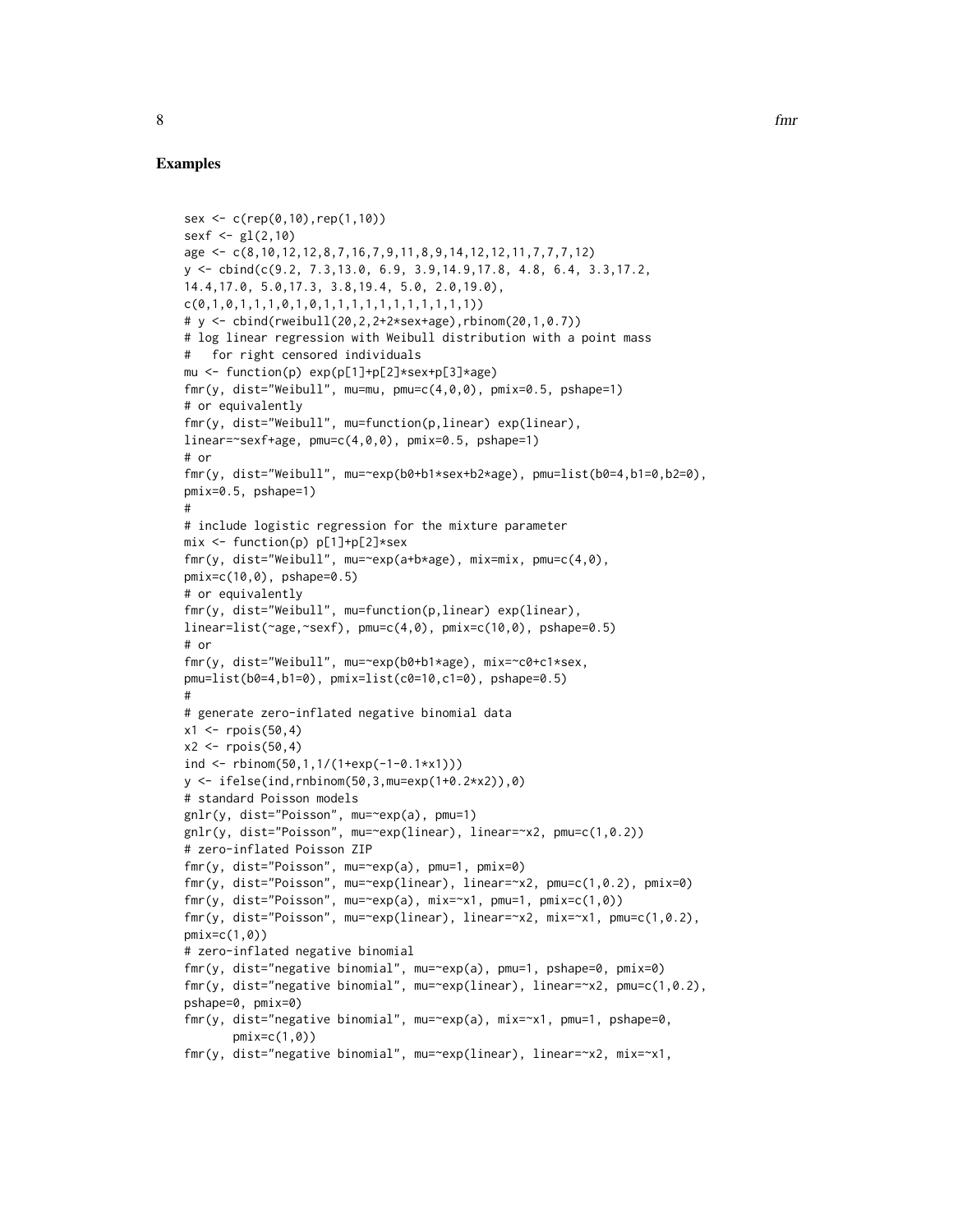pmu=c(1,0.2), pshape=0, pmix=c(1,0))

<span id="page-8-1"></span>gnlr *Generalized Nonlinear Regression Models for One and Two Parameter Distributions*

# Description

gnlr fits user-specified nonlinear regression equations to one or both parameters of the common one and two parameter distributions. A user-specified -log likelihood can also be supplied for the distribution. Most distributions allow data to be left, right, and/or interval censored.

# Usage

```
gnlr(y = NULL, distribution = "normal", pmu = NULL, pshape = NULL,mu = NULL, shape = NULL, linear = NULL, exact = FALSE, wt = 1,
  delta = 1, shfn = FALSE, common = FALSE, envir = parent.frame(),
  print.level = 0, typsize = abs(p), ndigit = 10, gradtol = 1e-05,
  stepmax = 10 \times \sqrt{9} (p %*% p), steptol = 1e-05, iterlim = 100,
  fscale = 1)
```
# Arguments

| y            | A response vector for uncensored data, a two column matrix for binomial data<br>or censored data, with the second column being the censoring indicator (1: un-<br>censored, 0: right censored, -1: left censored), or an object of class, response<br>(created by restovec) or repeated (created by rmna or lvna). If the repeated<br>data object contains more than one response variable, give that object in envir<br>and give the name of the response variable to be used here. The beta, simplex,<br>and two-sided power distributions for proportions do not allow left or right cen-<br>soring (only interval censoring). |
|--------------|-----------------------------------------------------------------------------------------------------------------------------------------------------------------------------------------------------------------------------------------------------------------------------------------------------------------------------------------------------------------------------------------------------------------------------------------------------------------------------------------------------------------------------------------------------------------------------------------------------------------------------------|
| distribution | Either a character string containing the name of the distribution or a function<br>giving the -log likelihood. (In the latter case, all initial parameter estimates are<br>supplied in pmu.)<br>Distributions are binomial, beta binomial, double binomial, mult(iplicative) bi-                                                                                                                                                                                                                                                                                                                                                  |
|              | nomial, Poisson, negative binomial, double Poisson, mult(iplicative) Poisson,<br>gamma count, Consul generalized Poisson, logarithmic series, geometric, nor-<br>mal, inverse Gauss, logistic, exponential, gamma, Weibull, extreme value, Cauchy,<br>Pareto, Laplace, Levy, beta, simplex, and two-sided power. All but the binomial-<br>based distributions and the beta, simplex, and two-sided power distributions may<br>be right and/or left censored. (For definitions of distributions, see the corre-<br>sponding [dpqr]distribution help.)                                                                              |
| pmu          | Vector of initial estimates for the location parameters. If mu is a formula with<br>unknown parameters, their estimates must be supplied either in their order of<br>appearance in the expression or in a named list. If distribution is a user-<br>supplied -log likelihood function, all initial estimates must be supplied here.                                                                                                                                                                                                                                                                                               |

<span id="page-8-0"></span>gnlr the contract of the contract of the contract of the contract of the contract of the contract of the contract of the contract of the contract of the contract of the contract of the contract of the contract of the contr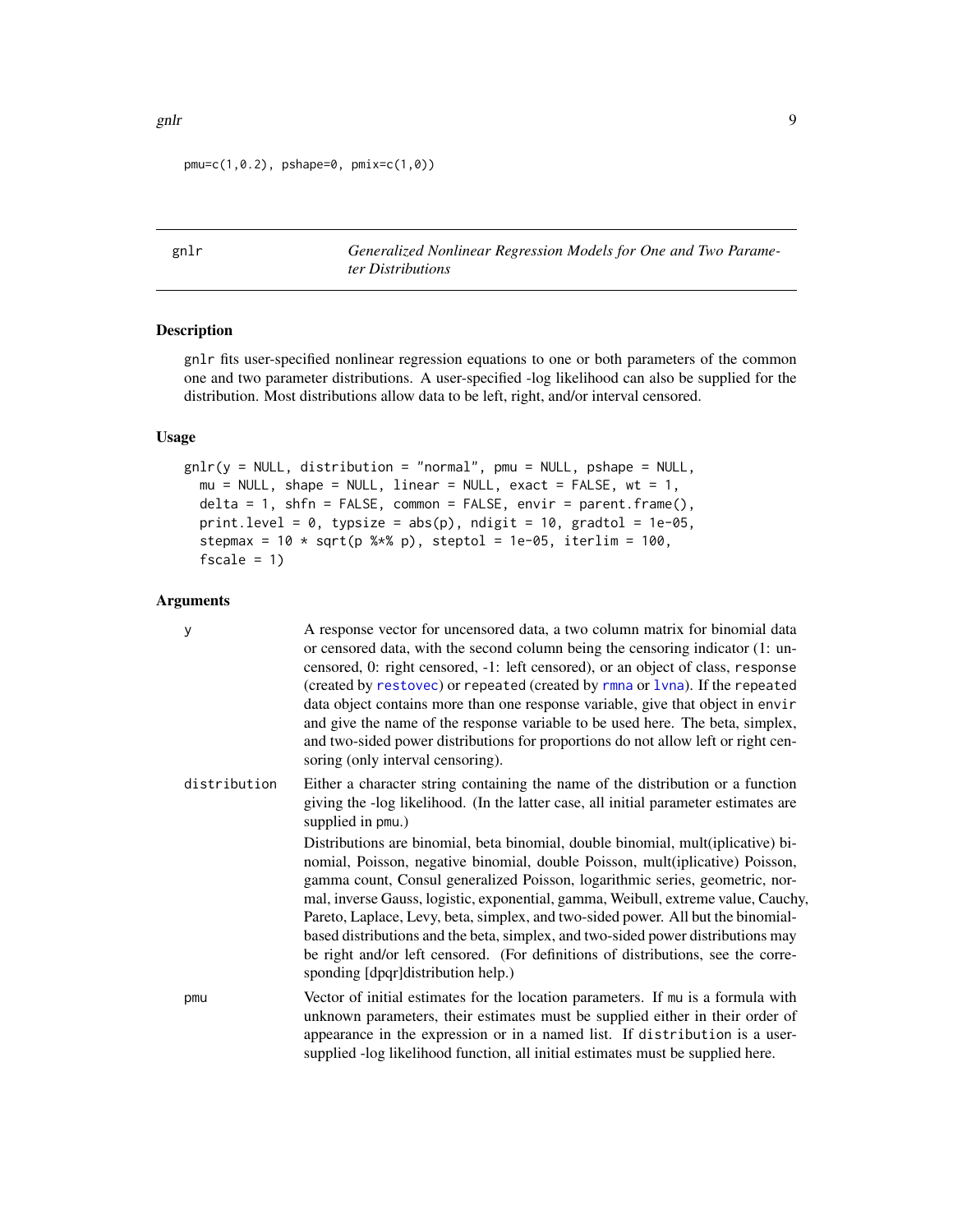<span id="page-9-0"></span>

| pshape      | Vector of initial estimates for the shape parameters. If shape is a formula with<br>unknown parameters, their estimates must be supplied either in their order of<br>appearance in the expression or in a named list.                                                                                                                                                                                                                                                                                                                                                                                                                                                                                                                                                                                                                                               |
|-------------|---------------------------------------------------------------------------------------------------------------------------------------------------------------------------------------------------------------------------------------------------------------------------------------------------------------------------------------------------------------------------------------------------------------------------------------------------------------------------------------------------------------------------------------------------------------------------------------------------------------------------------------------------------------------------------------------------------------------------------------------------------------------------------------------------------------------------------------------------------------------|
| mu          | A user-specified function of pmu, and possibly linear, giving the regression<br>equation for the location. This may contain a linear part as the second argu-<br>ment to the function. It may also be a formula beginning with $\sim$ , specifying<br>either a linear regression function for the location parameter in the Wilkinson<br>and Rogers notation or a general function with named unknown parameters. If<br>it contains unknown parameters, the keyword linear may be used to specify a<br>linear part. If nothing is supplied, the location is taken to be constant unless the<br>linear argument is given.                                                                                                                                                                                                                                            |
| shape       | A user-specified function of pshape, and possibly linear and/or mu, giving the<br>regression equation for the dispersion or shape parameter. This may contain<br>a linear part as the second argument to the function and the location function<br>as last argument (in which case shfn must be set to TRUE). It may also be a<br>formula beginning with ~, specifying either a linear regression function for the<br>shape parameter in the Wilkinson and Rogers notation or a general function with<br>named unknown parameters. If it contains unknown parameters, the keyword<br>linear may be used to specify a linear part and the keyword mu to specify<br>a function of the location parameter. If nothing is supplied, this parameter is<br>taken to be constant unless the linear argument is given. This parameter is the<br>logarithm of the usual one. |
| linear      | A formula beginning with $\sim$ in W&R notation, specifying the linear part of the<br>regression function for the location parameter or list of two such expressions for<br>the location and/or shape parameters.                                                                                                                                                                                                                                                                                                                                                                                                                                                                                                                                                                                                                                                   |
| exact       | If TRUE, fits the exact likelihood function for continuous data by integration<br>over intervals of observation given in delta, i.e. interval censoring.                                                                                                                                                                                                                                                                                                                                                                                                                                                                                                                                                                                                                                                                                                            |
| wt          | Weight vector.                                                                                                                                                                                                                                                                                                                                                                                                                                                                                                                                                                                                                                                                                                                                                                                                                                                      |
| delta       | Scalar or vector giving the unit of measurement (always one for discrete data)<br>for each response value, set to unity by default. For example, if a response<br>is measured to two decimals, delta=0.01. If the response is transformed, this<br>must be multiplied by the Jacobian. The transformation cannot contain unknown<br>parameters. For example, with a log transformation, delta=1/y. (The delta<br>values for the censored response are ignored.)                                                                                                                                                                                                                                                                                                                                                                                                     |
| shfn        | If true, the supplied shape function depends on the location (function). The<br>name of this location function must be the last argument of the shape function.                                                                                                                                                                                                                                                                                                                                                                                                                                                                                                                                                                                                                                                                                                     |
| common      | If TRUE, mu and shape must both be either functions with, as argument, a vector<br>of parameters having some or all elements in common between them so that<br>indexing is in common between them or formulae with unknowns. All parameter<br>estimates must be supplied in pmu. If FALSE, parameters are distinct between<br>the two functions and indexing starts at one in each function.                                                                                                                                                                                                                                                                                                                                                                                                                                                                        |
| envir       | Environment in which model formulae are to be interpreted or a data object of<br>class, repeated, tccov, or tvcov; the name of the response variable should be<br>given in y. If y has class repeated, it is used as the environment.                                                                                                                                                                                                                                                                                                                                                                                                                                                                                                                                                                                                                               |
| print.level | Arguments controlling nlm.                                                                                                                                                                                                                                                                                                                                                                                                                                                                                                                                                                                                                                                                                                                                                                                                                                          |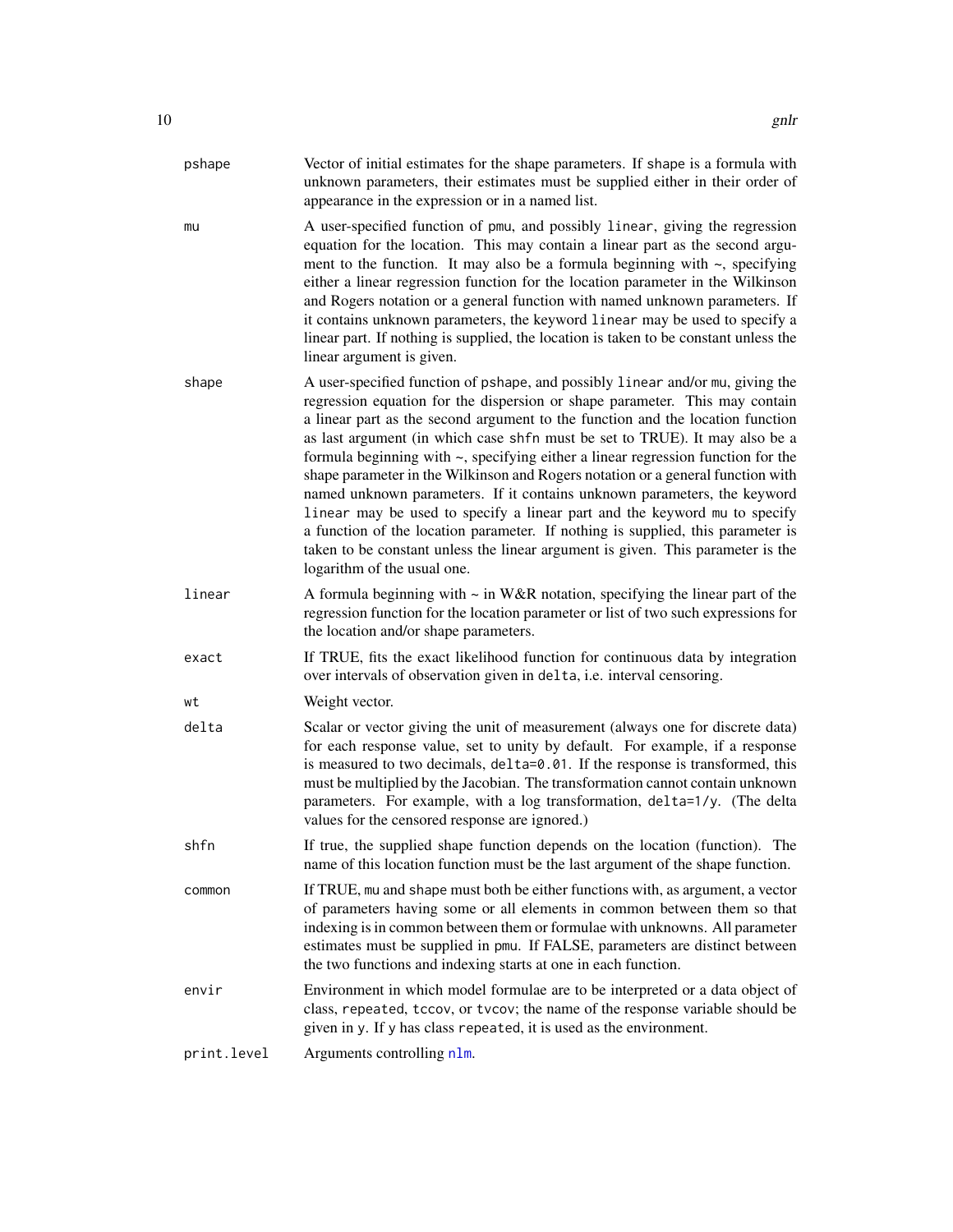<span id="page-10-0"></span>

| typsize | Arguments controlling n1m. |
|---------|----------------------------|
| ndigit  | Arguments controlling n1m. |
| gradtol | Arguments controlling n1m. |
| stepmax | Arguments controlling nlm. |
| steptol | Arguments controlling n1m. |
| iterlim | Arguments controlling n1m. |
| fscale  | Arguments controlling n1m. |

# Details

Nonlinear regression models can be supplied as formulae where parameters are unknowns in which case factor variables cannot be used and parameters must be scalars. (See [finterp](#page-0-0).)

The printed output includes the -log likelihood (not the deviance), the corresponding AIC, the maximum likelihood estimates, standard errors, and correlations.

#### Value

A list of class gnlm is returned that contains all of the relevant information calculated, including error codes.

#### Author(s)

J.K. Lindsey

# See Also

[finterp](#page-0-0), [fmr](#page-4-1), [glm](#page-0-0), [gnlmix](#page-0-0), [glmm](#page-0-0), [gnlmm](#page-0-0), [gnlr3](#page-12-1), [lm](#page-0-0), [nlr](#page-15-1), [nls](#page-0-0).

```
sex <- c(rep(0,10),rep(1,10))
sexf \leq gl(2,10)age <- c(8,10,12,12,8,7,16,7,9,11,8,9,14,12,12,11,7,7,7,12)
y <- cbind(c(9.2, 7.3,13.0, 6.9, 3.9,14.9,17.8, 4.8, 6.4, 3.3,17.2,
14.4,17.0, 5.0,17.3, 3.8,19.4, 5.0, 2.0,19.0),
c(0,1,0,1,1,1,0,1,0,1,1,1,1,1,1,1,1,1,1,1))
# y <- cbind(rweibull(20,2,2+2*sex+age),rbinom(20,1,0.7))
# linear regression with inverse Gauss distribution
mu <- function(p) p[1]+p[2]*sex+p[3]*age
gnlr(y, dist="inverse Gauss", mu=mu, pmu=c(3,0,0), pshape=1)
# or equivalently
gnlr(y, dist="inverse Gauss", mu=~sexf+age, pmu=c(3,0,0), pshape=1)
# or
gnlr(y, dist="inverse Gauss", linear=~sexf+age, pmu=c(3,0,0), pshape=1)
# or
gnlr(y, dist="inverse Gauss", mu=~b0+b1*sex+b2*age,
pmu=list(b0=3,b1=0,b2=0), pshape=1)
#
```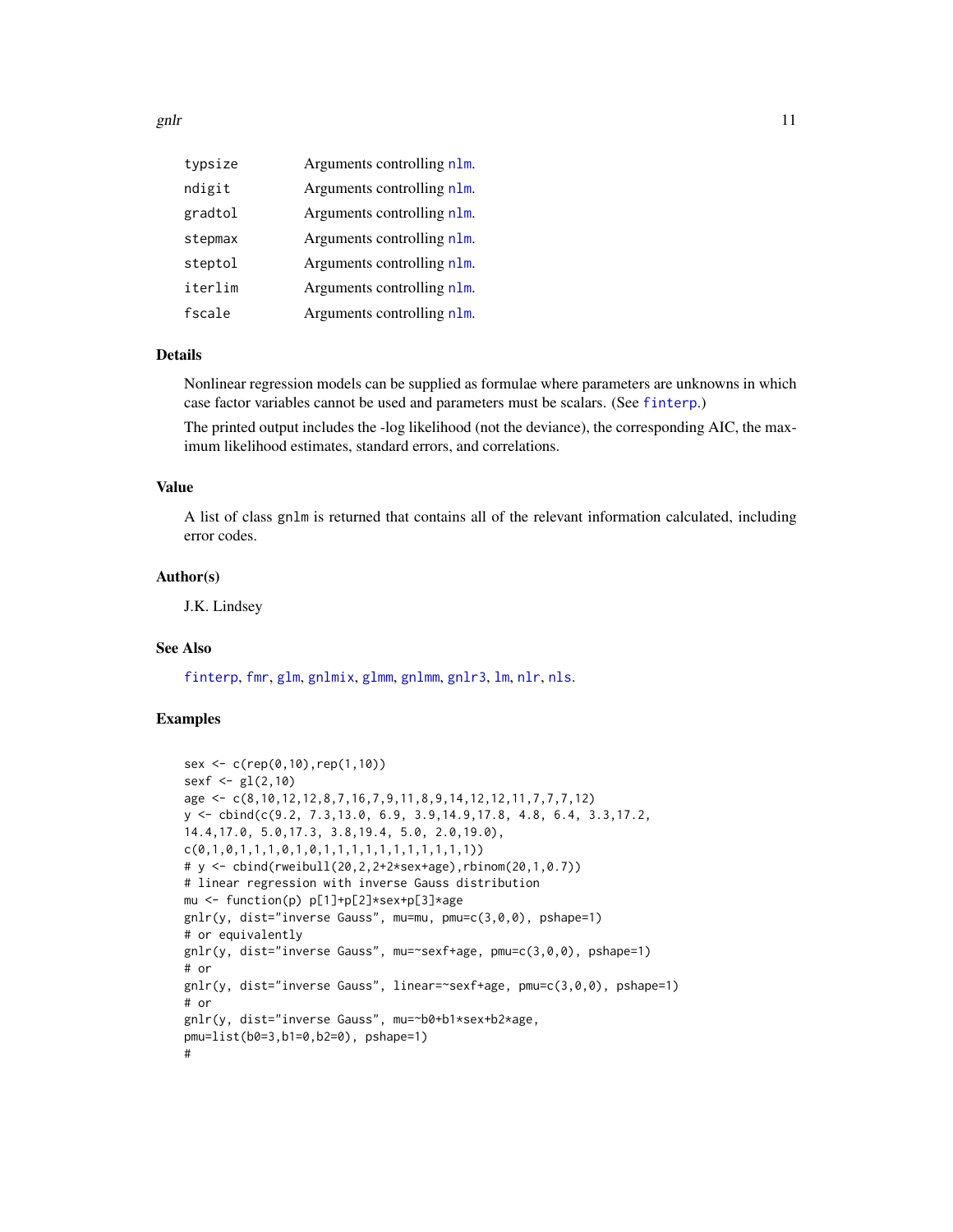```
# nonlinear regression with inverse Gauss distribution
mu <- function(p, linear) exp(linear)
gnlr(y, dist="inverse Gauss", mu=mu, linear=~sexf+age, pmu=c(3,0,0),
pshape=-1)
# or equivalently
gnlr(y, dist="inverse Gauss", mu=~exp(b0+b1*sex+b2*age),
pmu=list(b0=3,b1=0,b2=0), pshape=-1)
# or
gnlr(y, dist="inverse Gauss", mu=~exp(linear), linear=~sexf+age,
pmu=c(3,0,0), pshape=-1)
#
# include regression for the shape parameter with same mu function
shape <- function(p) p[1]+p[2]*sex+p[3]*age
gnlr(y, dist="inverse Gauss", mu=mu, linear=~sexf+age, shape=shape,
pmu=c(3,0,0), pshape=c(3,0,0))
# or equivalently
gnlr(y, dist="inverse Gauss", mu=mu, linear=~sexf+age,
shape=~sexf+age, pmu=c(3,0,0), pshape=c(3,0,0))
# or
gnlr(y, dist="inverse Gauss", mu=mu, linear=list(~sex+age,~sex+age),
pmu=c(3,0,0),pshape=c(3,0,0))
# or
gnlr(y, dist="inverse Gauss", mu=mu, linear=~sex+age,
shape=~c0+c1*sex+c2*age, pmu=c(3,0,0),
pshape=list(c0=3,c1=0,c2=0))
#
# shape as a function of the location
shape <- function(p, mu) p[1]+p[2]*sex+p[3]*mu
gnlr(y, dist="inverse Gauss", mu=~age, shape=shape, pmu=c(3,0),
pshape=c(3,0,0), shfn=TRUE)
# or
gnlr(y, dist="inverse Gauss", mu=~age, shape=~a+b*sex+c*mu, pmu=c(3,0),
pshape=c(3,0,0), shfn=TRUE)
#
# common parameter in location and shape functions for age
mu <- function(p) exp(p[1]+p[2]*age)
shape <- function(p, mu) p[3]+p[4]*sex+p[2]*age
gnlr(y, dist="inverse Gauss", mu=mu, shape=shape, pmu=c(3,0,1,0),
common=TRUE)
# or
gnlr(y, dist="inverse Gauss", mu=~exp(a+b*age), shape=~c+d*sex+b*age,
pmu=c(3,0,1,0), common=TRUE)
#
# user-supplied -log likelihood function
y <- rnorm(20,2+3*sex,2)
dist <- function(p)-sum(dnorm(y,p[1]+p[2]*sex,p[3],log=TRUE))
gnlr(y, dist=dist,pmu=1:3)
dist <- ~-sum(dnorm(y,a+b*sex,v,log=TRUE))
gnlr(y, dist=dist,pmu=1:3)
```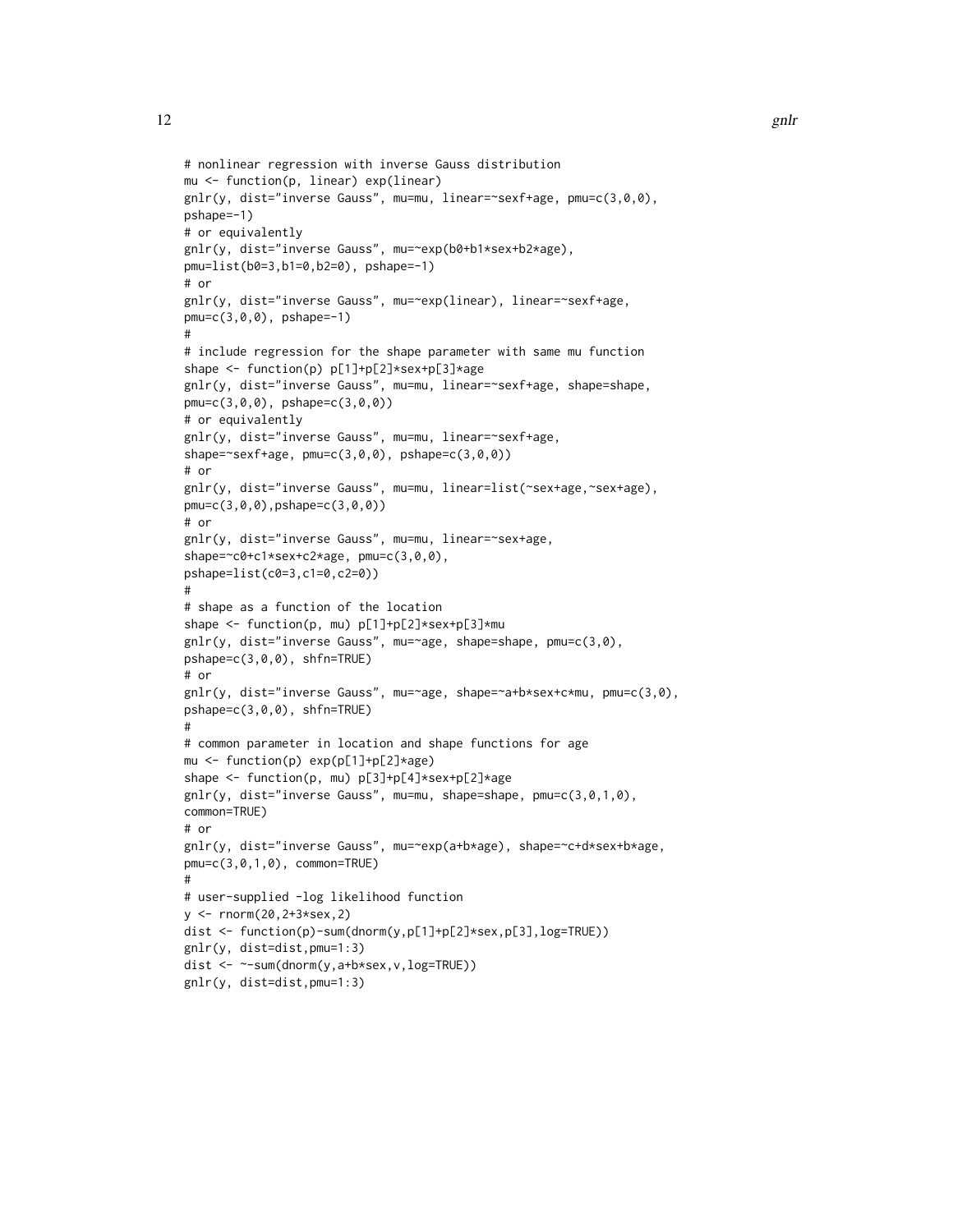<span id="page-12-0"></span>gnlr $3$  13

<span id="page-12-1"></span>

# Description

gnlr3 fits user specified nonlinear regression equations to one, two, or all three parameters of three parameter distributions. Continuous data may be left, right, and/or interval censored.

# Usage

```
gnlr3(y = NULL, distribution = "normal", mu = NULL, shape = NULL,family = NULL, linear = NULL, pmu = NULL, pshape = NULL,
 pfamily = NULL, exact = FALSE, wt = 1, common = FALSE,
  delta = 1, envir = parent.frame(), print.level = 0,
  typsize = abs(p), ndigit = 10, gradtol = 1e-05, stepmax = 10 *sqrt(p %*% p), steptol = 1e-05, iterlim = 100, fscale = 1)
```
# Arguments

| у            | The response vector for uncensored data, two columns for censored data, with<br>the second being the censoring indicator (1: uncensored, 0: right censored, -<br>1: left censored.), or an object of class, response (created by restovec) or<br>repeated (created by rmna or 1vna). If the repeated data object contains more<br>than one response variable, give that object in envir and give the name of the<br>response variable to be used here.                                                                                                                                                                   |
|--------------|--------------------------------------------------------------------------------------------------------------------------------------------------------------------------------------------------------------------------------------------------------------------------------------------------------------------------------------------------------------------------------------------------------------------------------------------------------------------------------------------------------------------------------------------------------------------------------------------------------------------------|
| distribution | Either a character string containing the name of the distribution or a function<br>giving the -log likelihood and calling the location, shape, and family functions.<br>Distributions are Box-Cox transformed normal, generalized inverse Gauss, gen-<br>eralized logistic, Hjorth, generalized gamma, Burr, generalized Weibull, power<br>exponential, Student t, generalized extreme value, power variance function Pois-<br>son, and skew Laplace. (For definitions of distributions, see the corresponding<br>[dpqr]distribution help.)                                                                              |
| mu           | A user-specified function of pmu, and possibly linear, giving the regression<br>equation for the location. This may contain a linear part as the second argu-<br>ment to the function. It may also be a formula beginning with $\sim$ , specifying<br>either a linear regression function for the location parameter in the Wilkinson<br>and Rogers notation or a general function with named unknown parameters. If<br>it contains unknown parameters, the keyword linear may be used to specify a<br>linear part. If nothing is supplied, the location is taken to be constant unless the<br>linear argument is given. |
| shape        | A user-specified function of pshape, and possibly linear, giving the regression<br>equation for the dispersion or shape parameter. This may contain a linear part<br>as the second argument to the function. It may also be a formula beginning<br>with $\sim$ , specifying either a linear regression function for the shape parameter in<br>the Wilkinson and Rogers notation or a general function with named unknown                                                                                                                                                                                                 |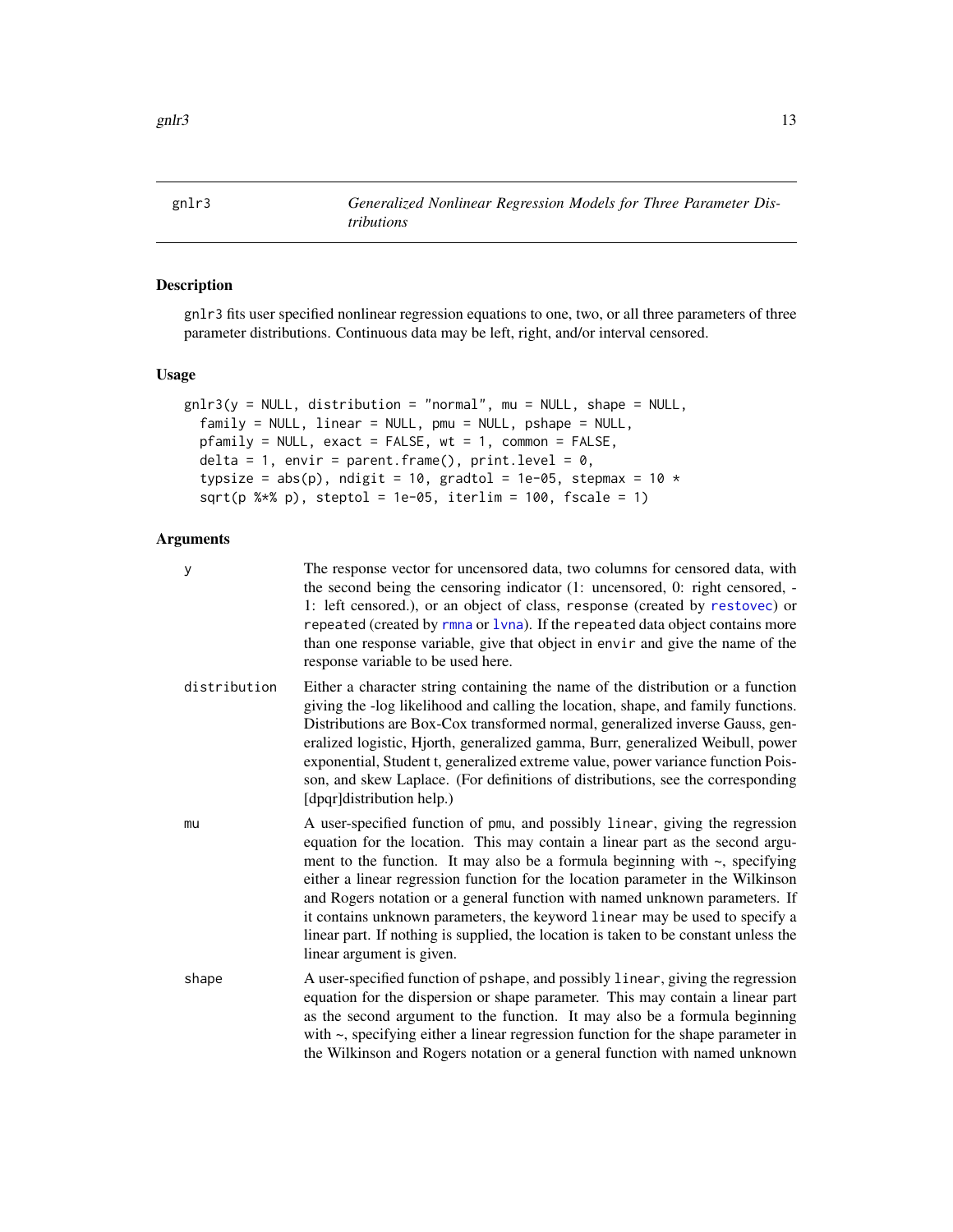<span id="page-13-0"></span>

|             | parameters. If it contains unknown parameters, the keyword linear may be<br>used to specify a linear part. If nothing is supplied, this parameter is taken to be<br>constant unless the linear argument is given. This parameter is the logarithm of<br>the usual one.                                                                                                                                                                                                                                                                                                                                                             |
|-------------|------------------------------------------------------------------------------------------------------------------------------------------------------------------------------------------------------------------------------------------------------------------------------------------------------------------------------------------------------------------------------------------------------------------------------------------------------------------------------------------------------------------------------------------------------------------------------------------------------------------------------------|
| family      | A user-specified function of pfamily, and possibly linear, for the regression<br>equation of the third (family) parameter of the distribution. This may contain a<br>linear part that is the second argument to the function. It may also be a formula<br>beginning with ~, specifying either a linear regression function for the family pa-<br>rameter in the Wilkinson and Rogers notation or a general function with named<br>unknown parameters. If neither is supplied, this parameter is taken to be con-<br>stant unless the linear argument is given. In most cases, this parameter is the<br>logarithm of the usual one. |
| linear      | A formula beginning with $\sim$ in W&R notation, specifying the linear part of the<br>regression function for the location parameters or list of three such expressions<br>for the location, shape, and/or family parameters.                                                                                                                                                                                                                                                                                                                                                                                                      |
| pmu         | Vector of initial estimates for the location parameters. If mu is a formula with<br>unknown parameters, their estimates must be supplied either in their order of<br>appearance in the expression or in a named list.                                                                                                                                                                                                                                                                                                                                                                                                              |
| pshape      | Vector of initial estimates for the shape parameters. If shape is a formula with<br>unknown parameters, their estimates must be supplied either in their order of<br>appearance in the expression or in a named list.                                                                                                                                                                                                                                                                                                                                                                                                              |
| pfamily     | Vector of initial estimates for the family parameters. If family is a formula with<br>unknown parameters, their estimates must be supplied either in their order of<br>appearance in the expression or in a named list.                                                                                                                                                                                                                                                                                                                                                                                                            |
| exact       | If TRUE, fits the exact likelihood function for continuous data by integration<br>over intervals of observation given in delta, i.e. interval censoring.                                                                                                                                                                                                                                                                                                                                                                                                                                                                           |
| wt          | Weight vector.                                                                                                                                                                                                                                                                                                                                                                                                                                                                                                                                                                                                                     |
| common      | If TRUE, at least two of mu, shape, and family must both be either functions<br>with, as argument, a vector of parameters having some or all elements in com-<br>mon between them so that indexing is in common between them or formulae<br>with unknowns. All parameter estimates must be supplied in pmu. If FALSE,<br>parameters are distinct between the two functions and indexing starts at one in<br>each function.                                                                                                                                                                                                         |
| delta       | Scalar or vector giving the unit of measurement (always one for discrete data)<br>for each response value, set to unity by default - for example, if a response<br>is measured to two decimals, delta=0.01. If the response is transformed, this<br>must be multiplied by the Jacobian. The transformation cannot contain unknown<br>parameters. For example, with a log transformation, delta=1/y. (The delta<br>values for the censored response are ignored.)                                                                                                                                                                   |
| envir       | Environment in which model formulae are to be interpreted or a data object of<br>class, repeated, tccov, or tvcov; the name of the response variable should be<br>given in y. If y has class repeated, it is used as the environment.                                                                                                                                                                                                                                                                                                                                                                                              |
| print.level | Arguments controlling nlm.                                                                                                                                                                                                                                                                                                                                                                                                                                                                                                                                                                                                         |
| typsize     | Arguments controlling n1m.                                                                                                                                                                                                                                                                                                                                                                                                                                                                                                                                                                                                         |
| ndigit      | Arguments controlling n1m.                                                                                                                                                                                                                                                                                                                                                                                                                                                                                                                                                                                                         |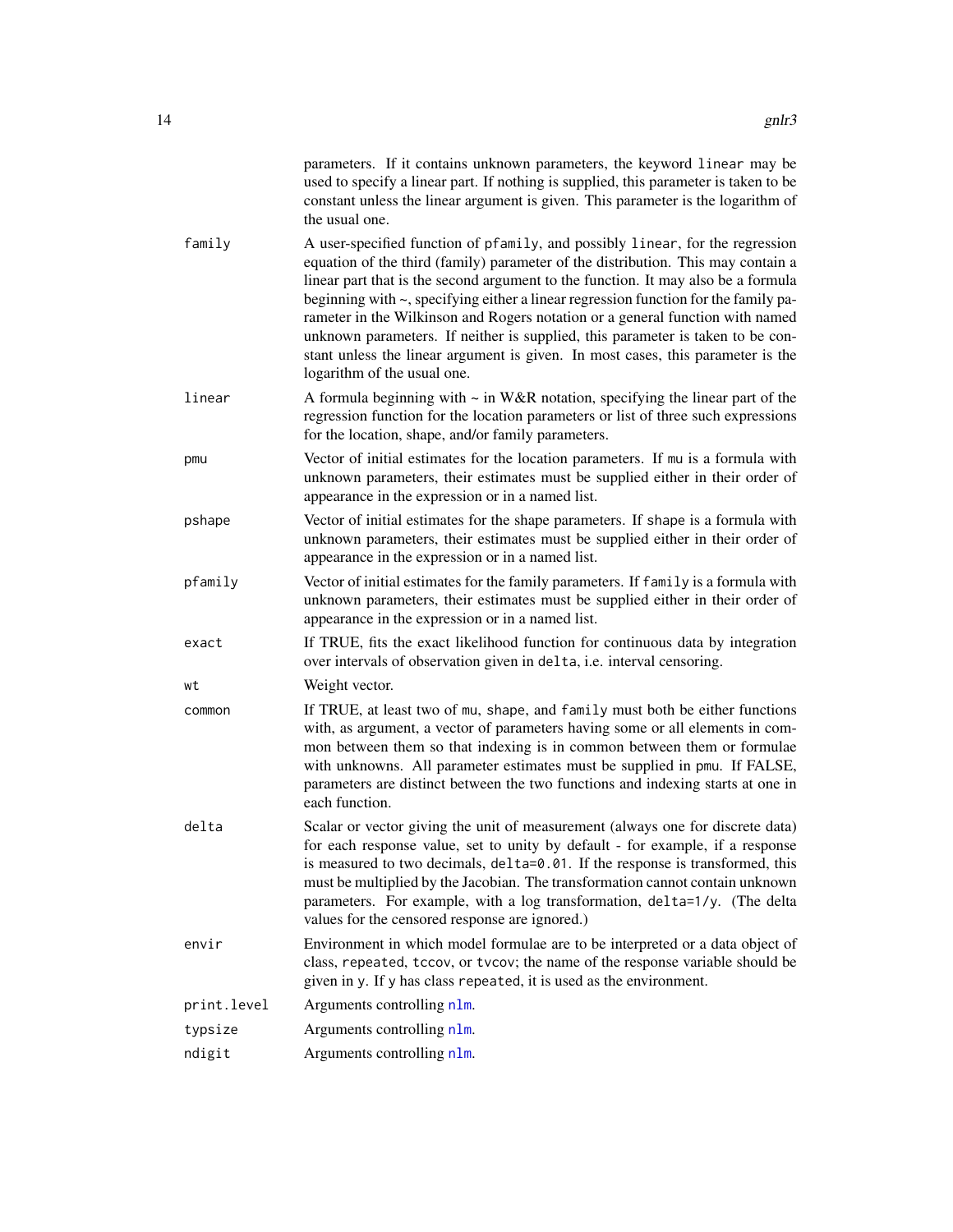#### <span id="page-14-0"></span>gnlr $3$  15

| gradtol | Arguments controlling nlm. |
|---------|----------------------------|
| stepmax | Arguments controlling nlm. |
| steptol | Arguments controlling nlm. |
| iterlim | Arguments controlling nlm. |
| fscale  | Arguments controlling nlm. |

# Details

Nonlinear regression models can be supplied as formulae where parameters are unknowns in which case factor variables cannot be used and parameters must be scalars. (See [finterp](#page-0-0).)

The printed output includes the -log likelihood (not the deviance), the corresponding AIC, the maximum likelihood estimates, standard errors, and correlations.

# Value

A list of class gnlm is returned that contains all of the relevant information calculated, including error codes.

#### Author(s)

J.K. Lindsey

#### See Also

[finterp](#page-0-0), [fmr](#page-4-1), [glm](#page-0-0), [gnlr](#page-8-1), [lm](#page-0-0), [nlr](#page-15-1), [nls](#page-0-0).

```
sex <- c(rep(0,10),rep(1,10))
sexf \leq gl(2,10)age <- c(8,10,12,12,8,7,16,7,9,11,8,9,14,12,12,11,7,7,7,12)
y <- cbind(c(9.2, 7.3,13.0, 6.9, 3.9,14.9,17.8, 4.8, 6.4, 3.3,17.2,
14.4,17.0, 5.0,17.3, 3.8,19.4, 5.0, 2.0,19.0),
c(0,1,0,1,1,1,0,1,0,1,1,1,1,1,1,1,1,1,1,1))
# y <- cbind(rweibull(20,2,2+2*sex+age),rbinom(20,1,0.7))
# log linear regression with the generalized Weibull distribution
mu <- function(p) exp(p[1]+p[2]*sex+p[3]*age)
gnlr3(y, dist="Weibull", mu=mu, pmu=c(3,1,0), pshape=2, pfamily=-2)
# or equivalently
mu1 <- function(p,linear) exp(linear)
gnlr3(y, dist="Weibull", mu=mu1, linear=~sex+age, pmu=c(3,1,0),
pshape=2, pfamily=-2)
# or
gnlr3(y, dist="Weibull", mu=~exp(b0+b1*sex+b2*age),
pmu=list(b0=3,b1=1,b2=0), pshape=2, pfamily=-2)
#
# include regression for the shape parameter with same mu function
shape <- function(p) p[1]+p[2]*sex+p[3]*age
gnlr3(y, dist="Weibull", mu=mu, shape=shape,
```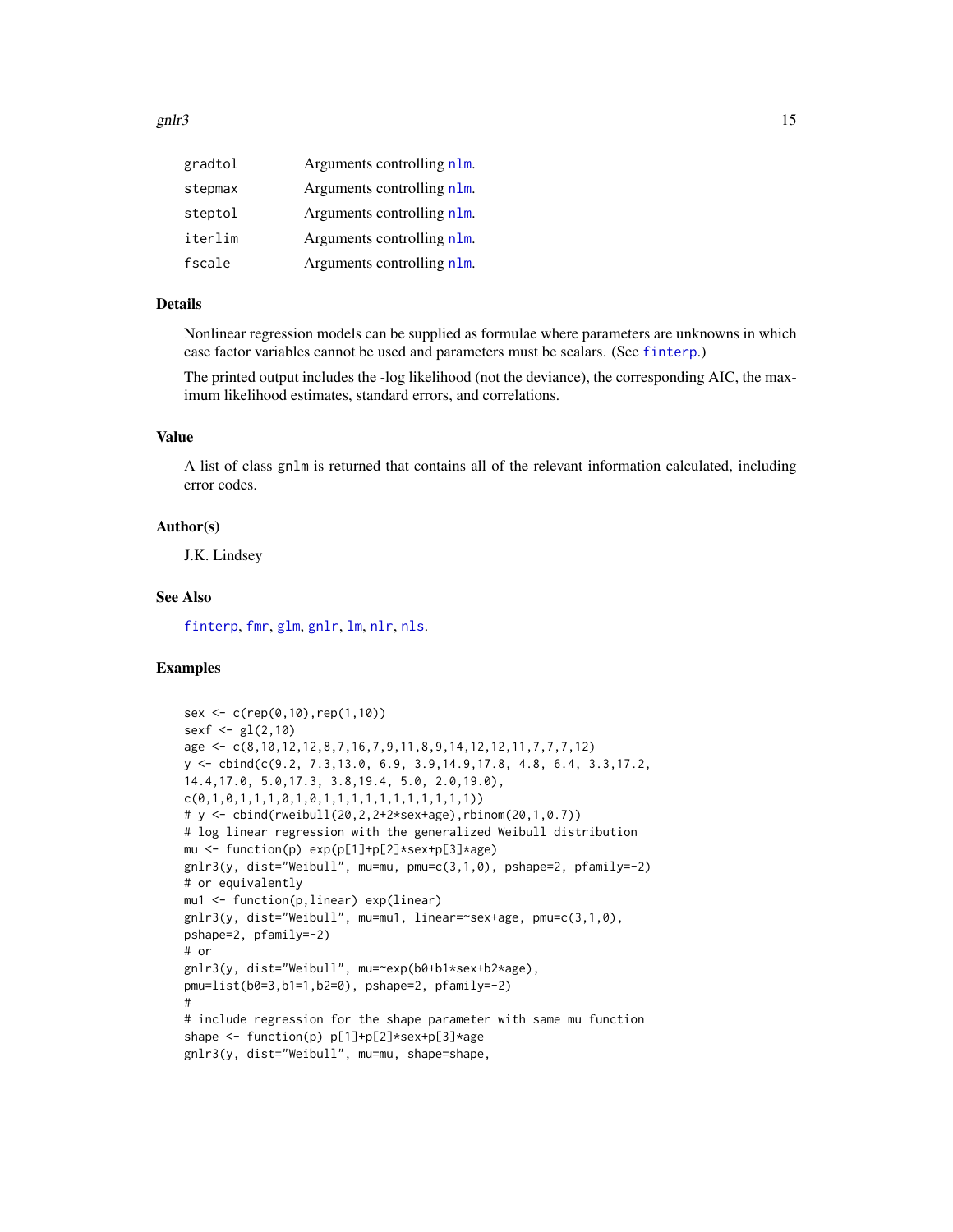```
pmu=c(3,1,0), pshape=c(2,0,0), pfamily=-2)# or equivalently
gnlr3(y, dist="Weibull", mu=mu1, linear=list(~sexf+age,~sex+age,NULL),
pmu=c(3,1,0), pshape=c(2,0,0), pfamily=-2)# or
gnlr3(y, dist="Weibull", mu=~exp(b0+b1*sex+b2*age),
shape=~c0+c1*sex+c2*age, pmu=c(3,1,0),
pshape=list(c0=2,c1=0,c2=0), pfamily=-2)
# include regression for the family parameter with same mu
# and shape functions
family <- function(p) p[1]+p[2]*sex+p[3]*age
gnlr3(y, dist="Weibull", mu=mu1, linear=~sexf+age, shape=shape,
family=family, pm = c(2.5, 1, 0), pshape = c(2, 0, 0), pfamily = c(-2, 0, 0)# or equivalently
gnlr3(y, dist="Weibull", mu=mu1, linear=list(~sex+age,~sex+age,~sex+age),
pmu=c(2.5,1,0), pshape=c(2,0,0), pfamily=c(-2,0,0))
# or
gnlr3(y, dist="Weibull", mu=~exp(b0+b1*sex+b2*age),
shape=~c0+c1*sex+c2*age, family=~d0+d1*sex+d2*age,
pmu=list(b0=2.5,b1=1,b2=0), pshape=list(c0=2,c1=0,c2=0),
pfamily=list(d0=-2,d1=0,d2=0))
#
# common parameters
mu <- function(p) exp(p[1]+p[2]*sex+p[3]*age)
shape <- function(p) p[4]+p[5]*sex+p[3]*age
family <- function(p) p[6]+p[7]*sex+p[3]*age
gnlr3(y, dist="Weibull", mu=mu, shape=shape, family=family,
pmu=c(2.5,1,0,1,0,1,0), common=TRUE)
# or
gnlr3(y, dist="Weibull", mu=~exp(a+b*sex+c*age), shape=~d+e*sex+c*age,
family=~f+g*sex+c*age, pmu=c(2.5,1,0,1,0,1,0), common=TRUE)
```
<span id="page-15-1"></span>nlr *Nonlinear Normal, Gamma, and Inverse Gaussian Regression Models*

# **Description**

nlr fits a user-specified nonlinear regression equation by least squares (normal) or its generalization for the gamma and inverse Gauss distributions.

#### Usage

```
nlr(y = NULL, mu = NULL, pmu = NULL, distribution = "normal",wt = 1, delta = 1, envir = parent.frame(), print.level = \theta,
  typsize = abs(pmu), ndigit = 10, gradtol = 1e-05, stepmax = 10 *sqrt(pmu %*% pmu), steptol = 1e-05, iterlim = 100, fscale = 1)
```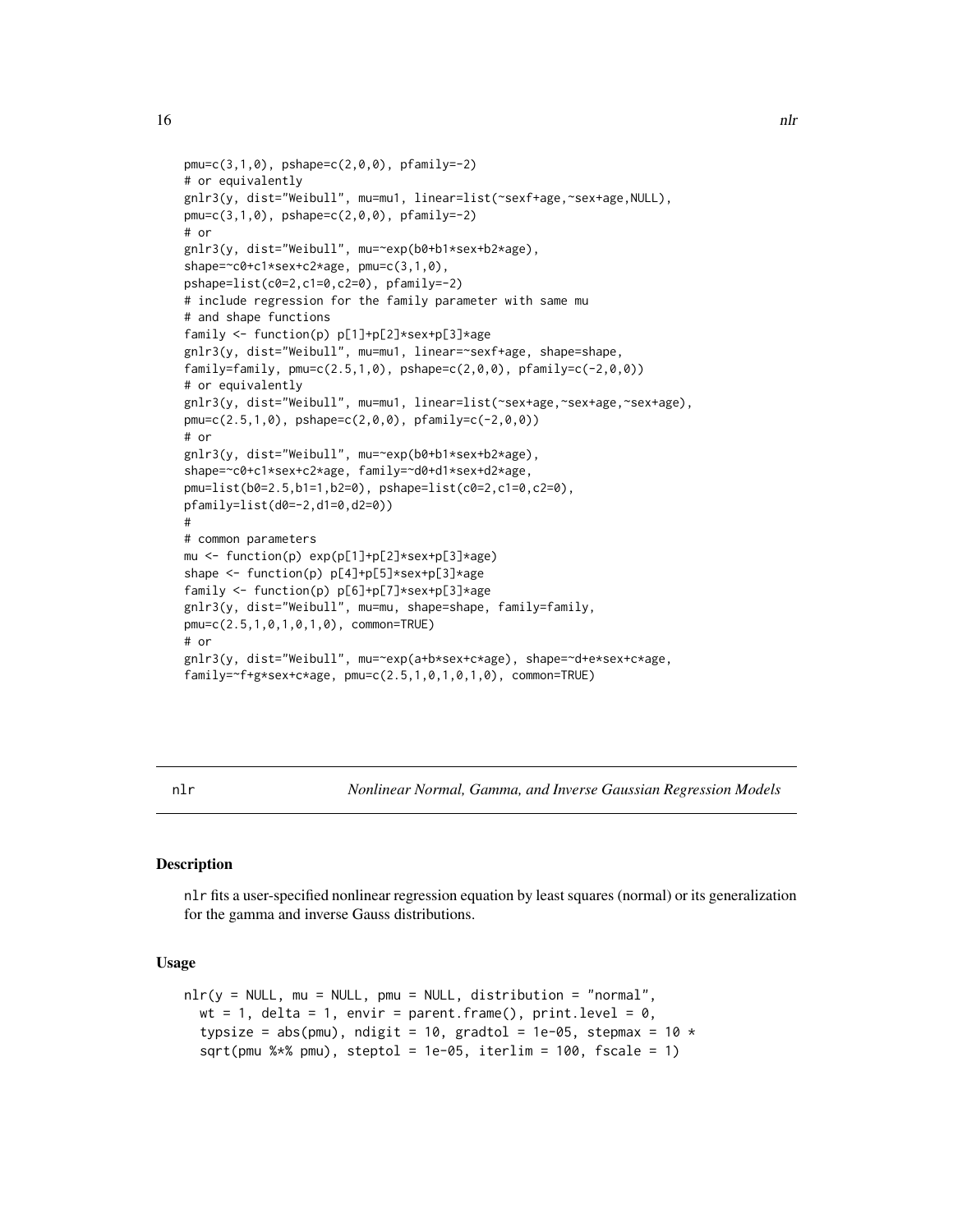# <span id="page-16-0"></span>Arguments

| У            | The response vector or an object of class, response (created by restovec) or<br>repeated (created by rmna or 1vna).                                                                                                                                                                                        |
|--------------|------------------------------------------------------------------------------------------------------------------------------------------------------------------------------------------------------------------------------------------------------------------------------------------------------------|
| mu           | A function of p giving the regression equation for the mean or a formula begin-<br>ning with $\sim$ , specifying either a linear regression function in the Wilkinson and<br>Rogers notation or a general nonlinear function with named unknown parame-<br>ters.                                           |
| pmu          | Vector of initial estimates of the parameters. If mu is a formula with unknown<br>parameters, their estimates must be supplied either in their order of appearance<br>in the expression or in a named list.                                                                                                |
| distribution | The distribution to be used: normal, gamma, or inverse Gauss.                                                                                                                                                                                                                                              |
| wt           | Weight vector.                                                                                                                                                                                                                                                                                             |
| delta        | Scalar or vector giving the unit of measurement for each response value, set<br>to unity by default. For example, if a response is measured to two decimals,<br>delta=0.01. If the response is transformed, this must be multiplied by the<br>Jacobian. For example, with a log transformation, delta=1/y. |
| envir        | Environment in which model formulae are to be interpreted or a data object of<br>class, repeated, tccov, or tvcov. If y has class repeated, it is used as the<br>environment.                                                                                                                              |
| print.level  | Arguments controlling nlm.                                                                                                                                                                                                                                                                                 |
| typsize      | Arguments controlling n1m.                                                                                                                                                                                                                                                                                 |
| ndigit       | Arguments controlling nlm.                                                                                                                                                                                                                                                                                 |
| gradtol      | Arguments controlling nlm.                                                                                                                                                                                                                                                                                 |
| stepmax      | Arguments controlling n1m.                                                                                                                                                                                                                                                                                 |
| steptol      | Arguments controlling nlm.                                                                                                                                                                                                                                                                                 |
| iterlim      | Arguments controlling nlm.                                                                                                                                                                                                                                                                                 |
| fscale       | Arguments controlling nlm.                                                                                                                                                                                                                                                                                 |

# Details

A nonlinear regression model can be supplied as a formula where parameters are unknowns in which case factor variables cannot be used and parameters must be scalars. (See [finterp](#page-0-0).)

The printed output includes the -log likelihood (not the deviance), the corresponding AIC, the parameter estimates, standard errors, and correlations.

# Value

A list of class nlr is returned that contains all of the relevant information calculated, including error codes.

# Author(s)

J.K. Lindsey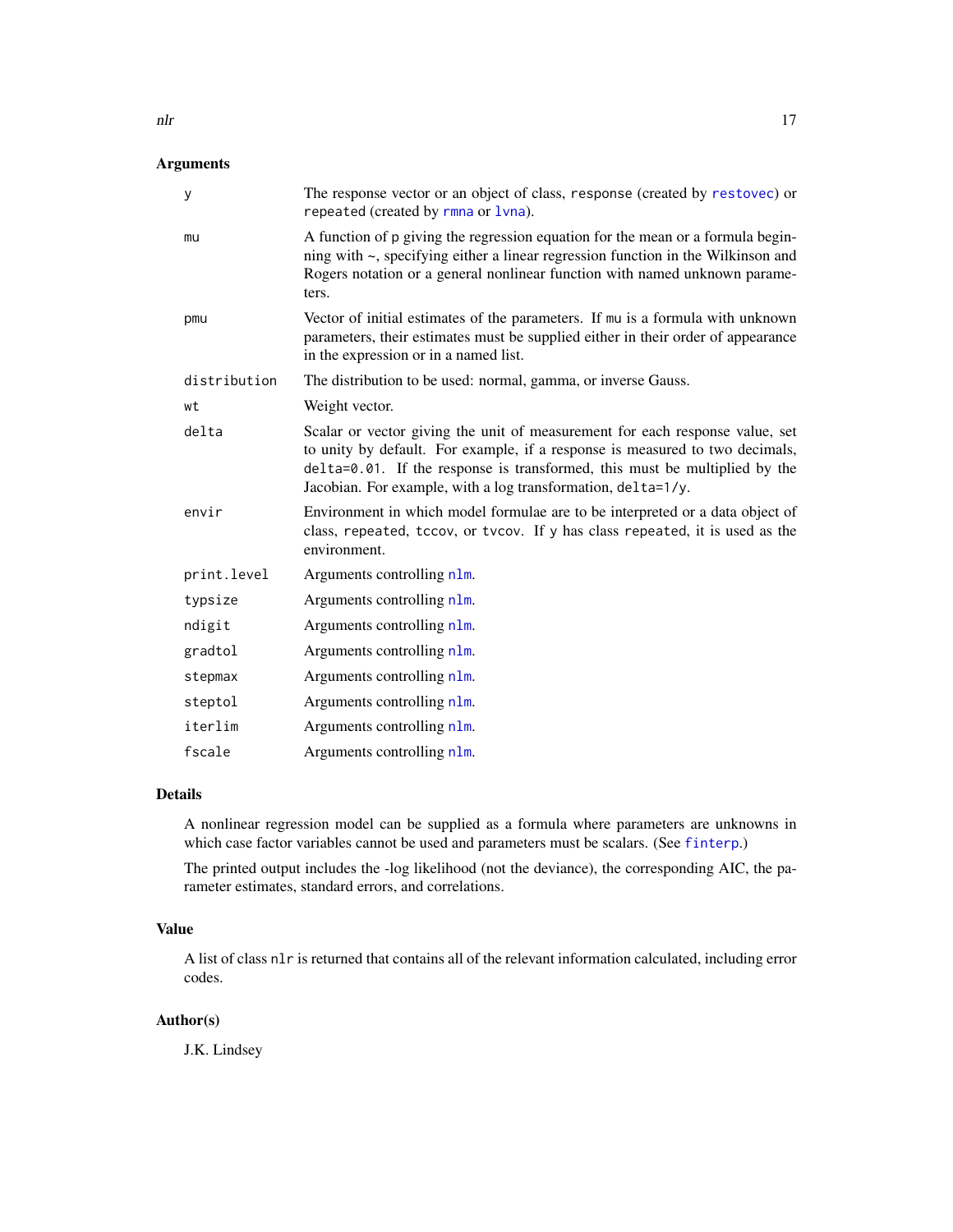<span id="page-17-0"></span>18 nordr nordr nordr nordr nordr nordr nordr nordr nordr nordr nordr nordr nordr nordr nordr nordr nordr nordr nordr nordr nordr nordr nordr nordr nordr nordr nordr nordr nordr nordr nordr nordr nordr nordr nordr nordr nor

#### See Also

[finterp](#page-0-0), [fmr](#page-4-1), [glm](#page-0-0), [glmm](#page-0-0), [gnlmm](#page-0-0), [gnlr](#page-8-1), [gnlr3](#page-12-1), [lm](#page-0-0), [nls](#page-0-0).

# Examples

```
x \leftarrow c(3, 5, 0, 0, 0, 3, 2, 2, 2, 7, 4, 0, 0, 2, 2, 2, 0, 1, 3, 4)y <- c(5.8,11.6,2.2,2.7,2.3,9.4,11.7,3.3,1.5,14.6,9.6,7.4,10.7,6.9,
2.6,17.3,2.8,1.2,1.0,3.6)
# rgamma(20,2,scale=0.2+2*exp(0.1*x))
# linear least squares regression
mu1 <- function(p) p[1]+p[2]*x
summary(lm(y~x))
nlr(y, mu=mu1, pmu=c(3,0))# or
nlr(y, mu=x, pmu=c(3,0))# or
nlr(y, mu=\text{ab}+\text{b}1\text{*x}, pmu=\text{c}(3,0))
# linear gamma regression
nlr(y, dist="gamma", mu=~x, pmu=c(3,0))
# nonlinear regression
mu2 \leq function(p) p[1]+p[2]*exp(p[3]*x)nlr(y, mu=mu2, pmu=c(0.2,3,0.2))
# or
nlr(y, mu=~b0+c0*exp(c1*x), pmu=list(b0=0.2,c0=3,c1=0.2))
# with gamma distribution
nlr(y, dist="gamma", mu=~b0+c0*exp(c1*x), pmu=list(b0=0.2,c0=3,c1=0.2))
```
<span id="page-17-1"></span>nordr *Nonlinear Ordinal Regression Models*

#### **Description**

nordr fits arbitrary nonlinear regression functions (with logistic link) to ordinal response data by proportional odds, continuation ratio, or adjacent categories.

#### Usage

```
nordr(y = NULL, distribution = "proportional", mu = NULL,linear = NULL, pmu = NULL, pintercept = NULL, weights = NULL,
 envir = parent.frame(), print.level = 0, ndigit = 10,
 gradtol = 1e-05, steptol = 1e-05, fscale = 1, iterlim = 100,
  typsize = abs(p), stepmax = 10 * sqrt(p % * % p))
```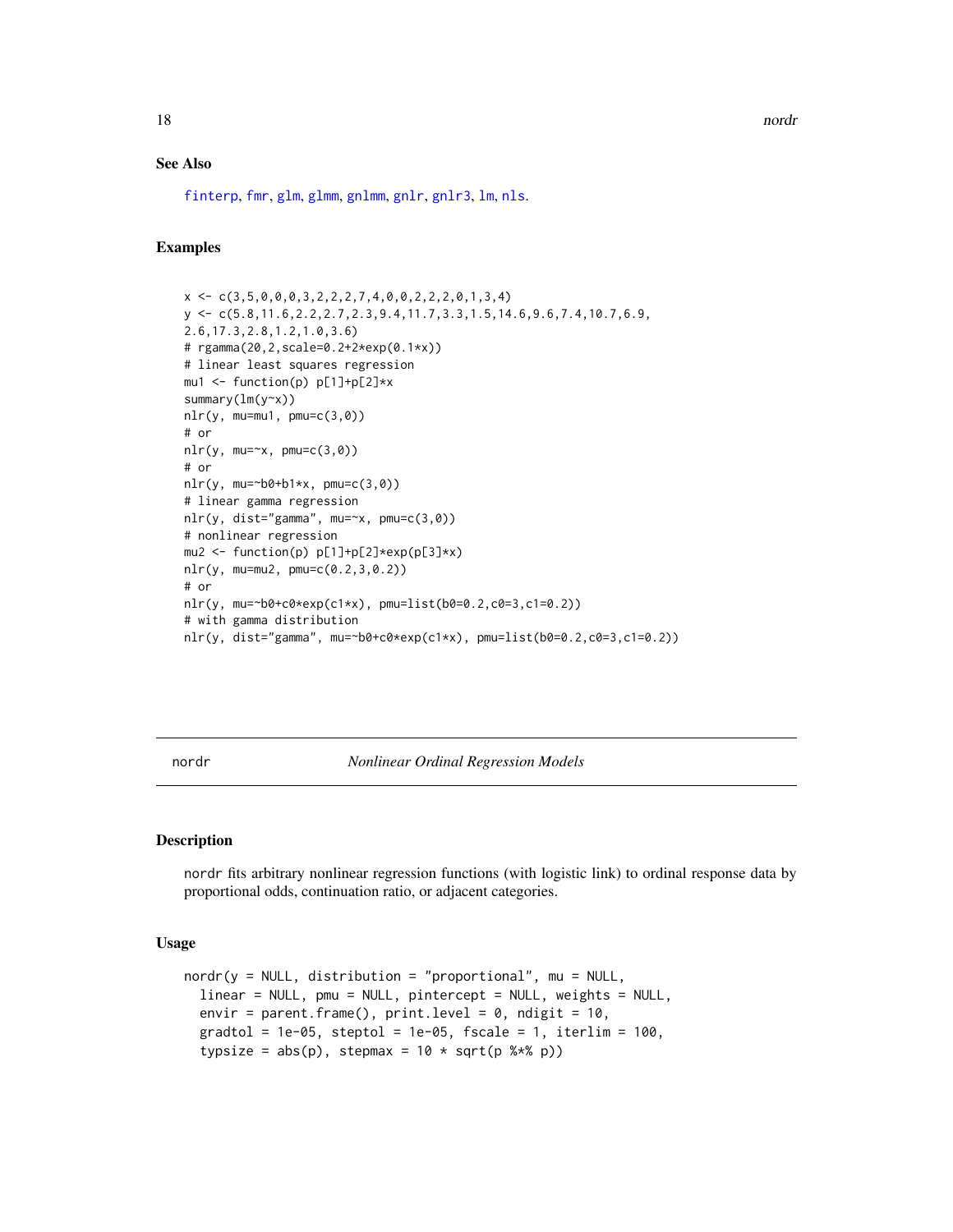#### <span id="page-18-0"></span>nordr and the set of the set of the set of the set of the set of the set of the set of the set of the set of the set of the set of the set of the set of the set of the set of the set of the set of the set of the set of the

# Arguments

| У            | A vector of ordinal responses, integers numbered from zero to one less than the<br>number of categories or an object of class, response (created by restovec)<br>or repeated (created by $r$ mna) or $1$ vna). If the repeated data object contains<br>more than one response variable, give that object in envir and give the name of<br>the response variable to be used here.                                                                                                                                                                                                                                                                                 |
|--------------|------------------------------------------------------------------------------------------------------------------------------------------------------------------------------------------------------------------------------------------------------------------------------------------------------------------------------------------------------------------------------------------------------------------------------------------------------------------------------------------------------------------------------------------------------------------------------------------------------------------------------------------------------------------|
| distribution | The ordinal distribution: proportional odds, continuation ratio, or adjacent cate-<br>gories.                                                                                                                                                                                                                                                                                                                                                                                                                                                                                                                                                                    |
| mu           | User-specified function of pmu, and possibly linear, giving the logistic regres-<br>sion equation. This must contain the first intercept. It may contain a linear part<br>as the second argument to the function. It may also be a formula beginning with<br>~, specifying a logistic regression function for the location parameter, either a<br>linear one using the Wilkinson and Rogers notation or a general function with<br>named unknown parameters. If it contains unknown parameters, the keyword<br>linear may be used to specify a linear part. If nothing is supplied, the location<br>is taken to be constant unless the linear argument is given. |
| linear       | A formula beginning with $\sim$ in W&R notation, specifying the linear part of the<br>logistic regression function.                                                                                                                                                                                                                                                                                                                                                                                                                                                                                                                                              |
| pmu          | Vector of initial estimates for the regression parameters, including the first in-<br>tercept. If mu is a formula with unknown parameters, their estimates must be<br>supplied either in their order of appearance in the expression or in a named list.                                                                                                                                                                                                                                                                                                                                                                                                         |
| pintercept   | Vector of initial estimates for the contrasts with the first intercept parameter<br>(difference in intercept for successive categories): two less than the number of<br>different ordinal values.                                                                                                                                                                                                                                                                                                                                                                                                                                                                |
| weights      | Weight vector for use with contingency tables.                                                                                                                                                                                                                                                                                                                                                                                                                                                                                                                                                                                                                   |
| envir        | Environment in which model formulae are to be interpreted or a data object of<br>class, repeated, tccov, or tvcov; the name of the response variable should be<br>given in y. If y has class repeated, it is used as the environment.                                                                                                                                                                                                                                                                                                                                                                                                                            |
| print.level  | Arguments controlling n1m.                                                                                                                                                                                                                                                                                                                                                                                                                                                                                                                                                                                                                                       |
| ndigit       | Arguments controlling nlm.                                                                                                                                                                                                                                                                                                                                                                                                                                                                                                                                                                                                                                       |
| gradtol      | Arguments controlling n1m.                                                                                                                                                                                                                                                                                                                                                                                                                                                                                                                                                                                                                                       |
| steptol      | Arguments controlling nlm.                                                                                                                                                                                                                                                                                                                                                                                                                                                                                                                                                                                                                                       |
| fscale       | Arguments controlling nlm.                                                                                                                                                                                                                                                                                                                                                                                                                                                                                                                                                                                                                                       |
| iterlim      | Arguments controlling nlm.                                                                                                                                                                                                                                                                                                                                                                                                                                                                                                                                                                                                                                       |
| typsize      | Arguments controlling nlm.                                                                                                                                                                                                                                                                                                                                                                                                                                                                                                                                                                                                                                       |
| stepmax      | Arguments controlling nlm.                                                                                                                                                                                                                                                                                                                                                                                                                                                                                                                                                                                                                                       |
|              |                                                                                                                                                                                                                                                                                                                                                                                                                                                                                                                                                                                                                                                                  |

# Details

Nonlinear regression models can be supplied as formulae where parameters are unknowns in which case factor variables cannot be used and parameters must be scalars. (See [finterp](#page-0-0).)

The printed output includes the -log likelihood (not the deviance), the corresponding AIC, the maximum likelihood estimates, standard errors, and correlations.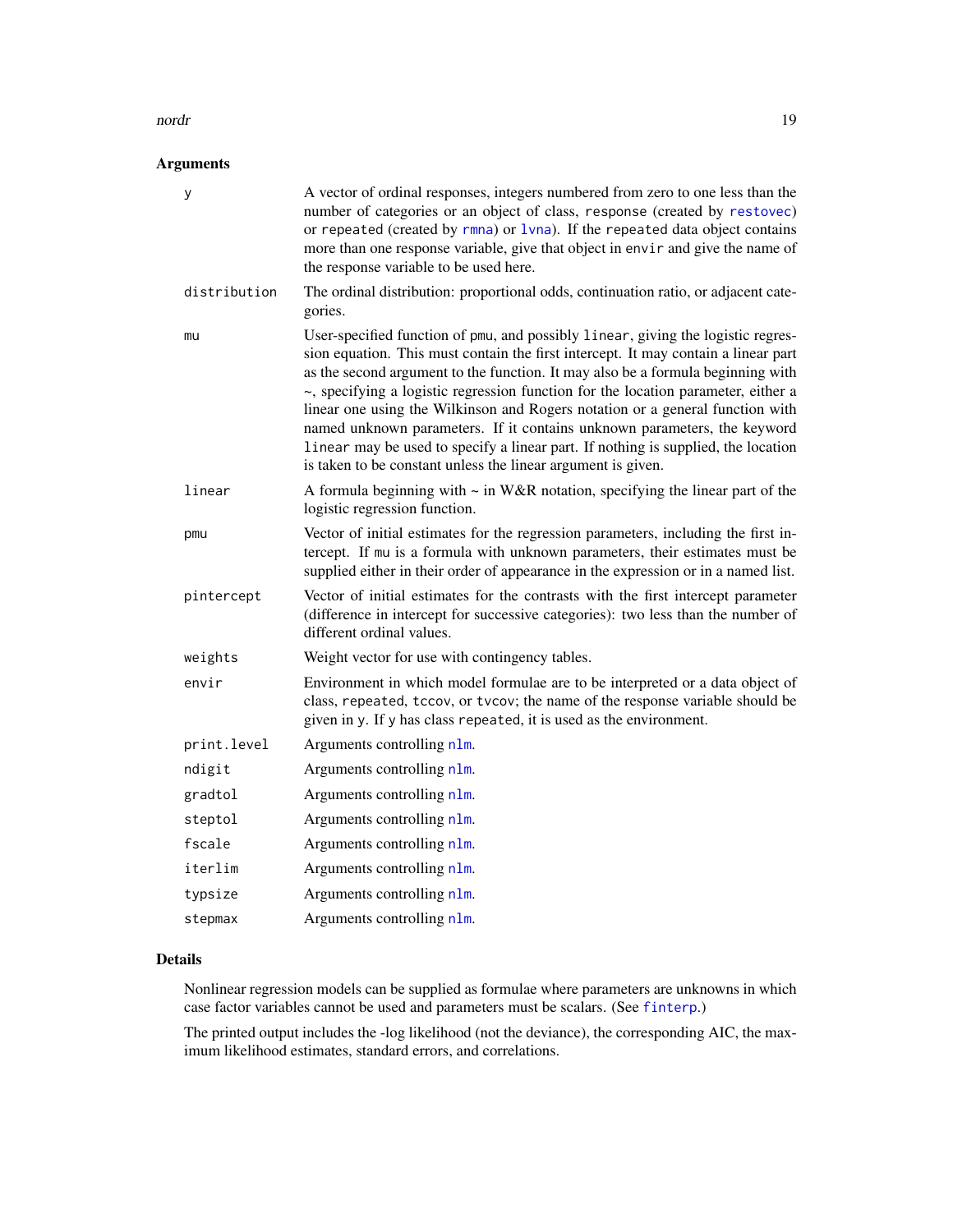# <span id="page-19-0"></span>Value

A list of class nordr is returned that contains all of the relevant information calculated, including error codes.

# Author(s)

J.K. Lindsey

# See Also

[finterp](#page-0-0), [fmr](#page-4-1), [glm](#page-0-0), [glmm](#page-0-0), [gnlmm](#page-0-0), [gnlr](#page-8-1), [gnlr3](#page-12-1), [nlr](#page-15-1), [ordglm](#page-20-1)

```
# McCullagh (1980) JRSS B42, 109-142
# tonsil size: 2x3 contingency table
y \leq -c(0:2, 0:2)carrier \leq c (rep(0,3), rep(1,3))
carrierf \leq gl(2,3,6)wt <- c(19, 29, 24,497,560,269)
pmu <-c(-1, 0.5)mu \le function(p) c(rep(p[1],3),rep(p[1]+p[2],3))
# proportional odds
# with mean function
nordr(y, dist="prop", mu=mu, pmu=pmu, weights=wt, pintercept=1.5)
# using Wilkinson and Rogers notation
nordr(y, dist="prop", mu=~carrierf, pmu=pmu, weights=wt, pintercept=1.5)
# using formula with unknowns
nordr(y, dist="prop", mu=~b0+b1*carrier, pmu=pmu, weights=wt, pintercept=1.5)
# continuation ratio
nordr(y, dist="cont", mu=mu, pmu=pmu, weights=wt, pintercept=1.5)
# adjacent categories
nordr(y, dist="adj", mu=~carrierf, pmu=pmu, weights=wt, pintercept=1.5)
#
# Haberman (1974) Biometrics 30, 589-600
# institutionalized schizophrenics: 3x3 contingency table
y \leq -rep(0:2,3)fr <-c(43,6,9,16,11,18,
3,10,16)
length \leftarrow gl(3,3)
## Not run:
# fit continuation ratio model with nordr and as a logistic model
nordr(y, mu='length, weights=fr, pmu=c(0,-1.4,-2.3), pint=0.13,dist="cont")
## End(Not run)
# logistic regression with reconstructed table
frcr <- cbind(c(43,16,3,49,27,13),c(6,11,10,9,18,16))
lengthord \leftarrow gl(3,1,6)
```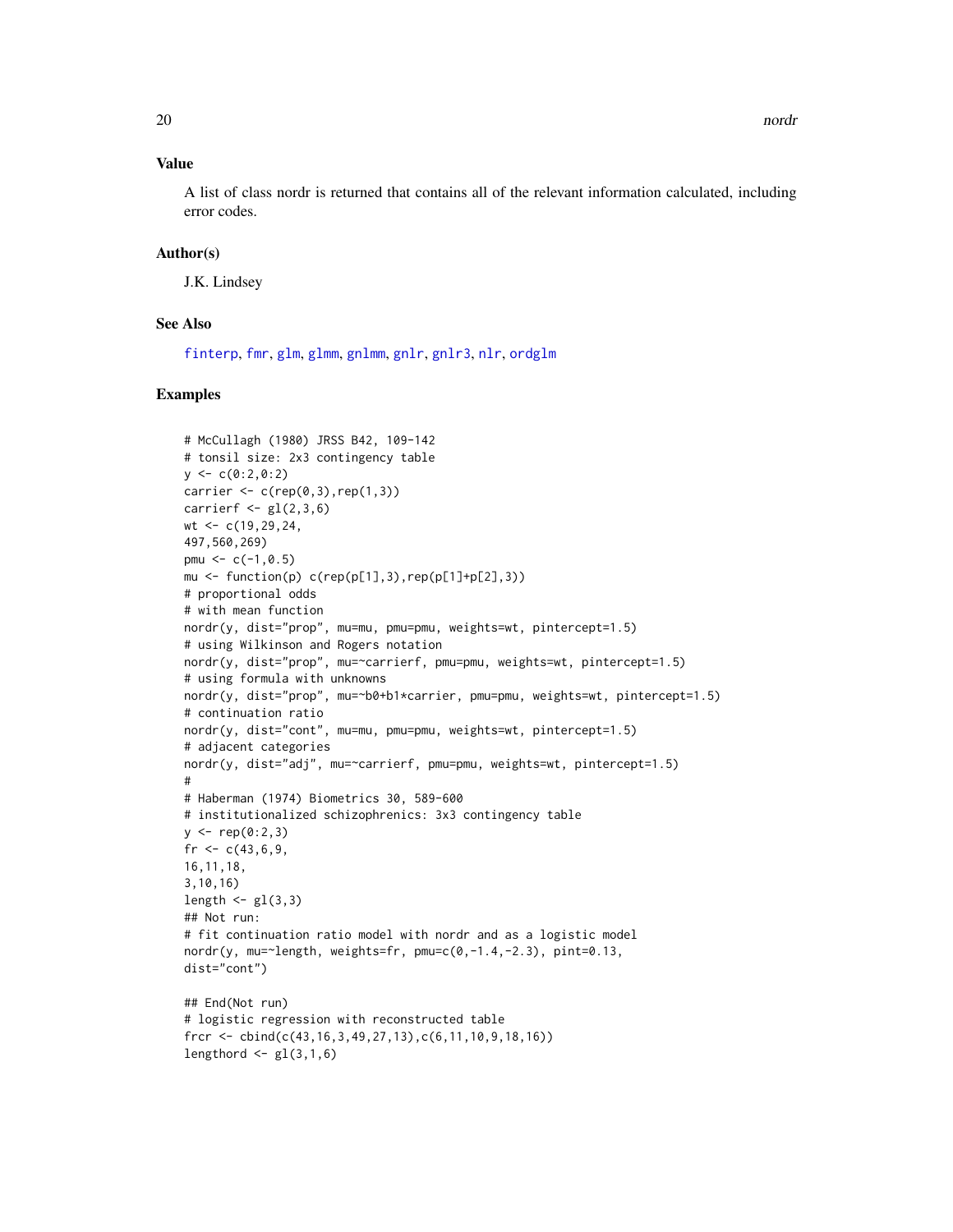#### <span id="page-20-0"></span>ordglm 21

```
block \leq gl(2,3)
summary(glm(frcr~lengthord+block,fam=binomial))
# note that AICs and deviances are different
```
#### <span id="page-20-1"></span>ordglm *Generalized Linear Ordinal Regression Models*

# Description

ordglm fits linear regression functions with logistic or probit link to ordinal response data by proportional odds.

# Usage

```
ordglm(formula, data = parent.frame(), link = "logit", maxiter = 10,
 weights = 1)
```
# Arguments

| formula | A model formula. The response must be integers numbered from zero to one<br>less than the number of ordered categories. |
|---------|-------------------------------------------------------------------------------------------------------------------------|
| data    | An optional data frame containing the variables in the model.                                                           |
| link    | Logit or probit link function.                                                                                          |
| maxiter | Maximum number of iterations allowed.                                                                                   |
| weights | A vector containing the frequencies for grouped data.                                                                   |

# Value

A list of class ordglm is returned. The printed output includes the -log likelihood, the corresponding AIC, the deviance, the maximum likelihood estimates, standard errors, and correlations.

#### Author(s)

J.K. Lindsey, adapted and heavily modified from Matlab code (ordinalMLE) by J.H. Albert.

#### References

Jansen, J. (1991) Fitting regression models to ordinal data. Biometrical Journal 33, 807-815. Johnson, V.E. and Albert, J.H. (1999) Ordinal Data Modeling. Springer-Verlag.

# See Also

[glm](#page-0-0), [nordr](#page-17-1)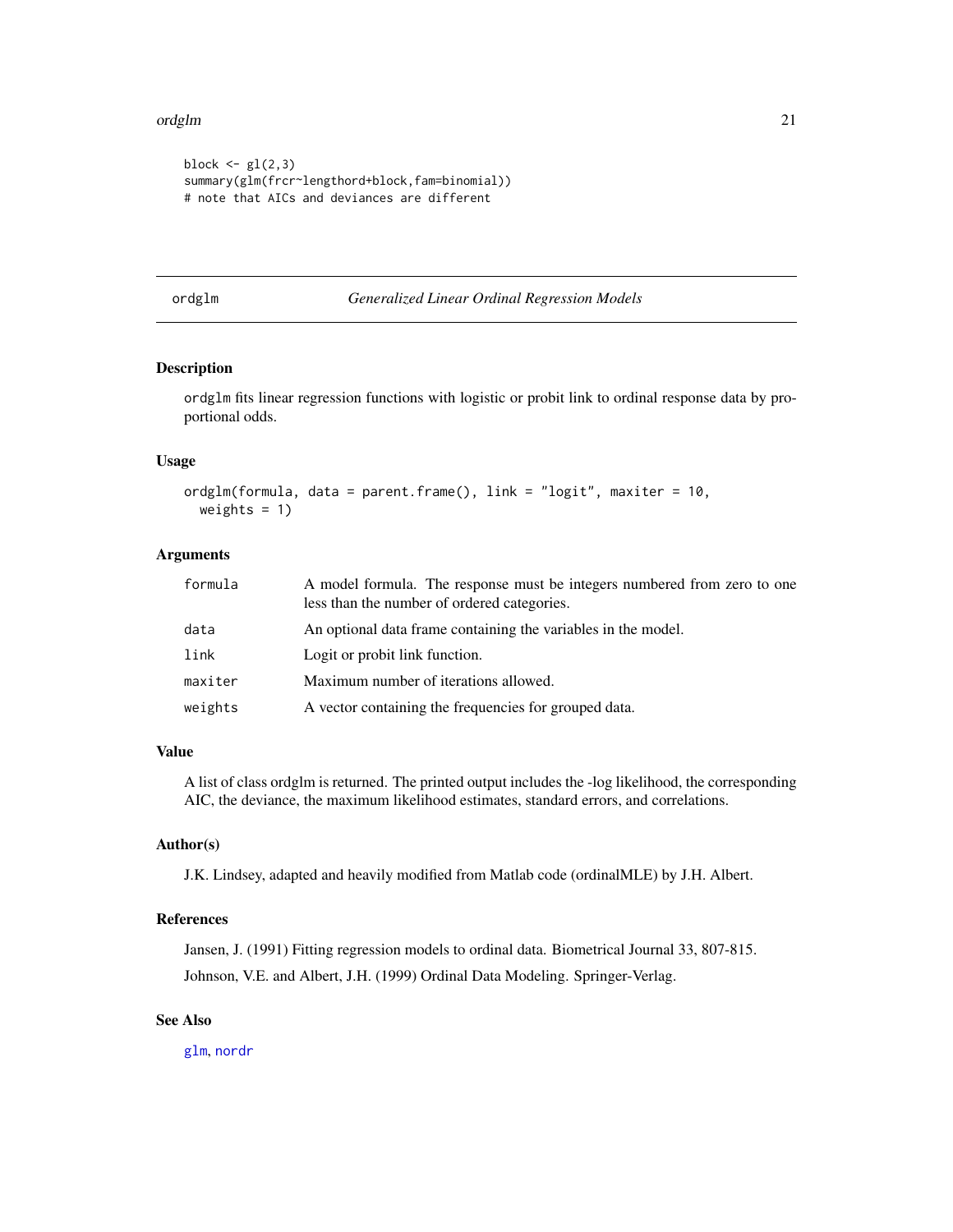# Examples

```
# McCullagh (1980) JRSS B42, 109-142
# tonsil size: 2x3 contingency table
y \leftarrow c(0:2, 0:2)carrier \leq gl(2,3,6)wt <- c(19,29,24,497,560,269)
ordglm(y~carrier, weights=wt)
```
<span id="page-21-1"></span>rs2 *Two-factor Box-Tidwell Nonlinear Response Surface Models*

# Description

rs2 fits a two-covariate power-transformed response surface by iterating the function, [glm](#page-0-0).

# Usage

```
rs2(y, x1, x2, power = c(1, 1), weight = rep(1, length(x1)),family = gaussian, iterlim = 20)
```
# Arguments

| у              | Response variable                                  |
|----------------|----------------------------------------------------|
| x1             | First covariate                                    |
| x <sub>2</sub> | Second covariate                                   |
| power          | Initial estimates of the two power transformations |
| weight         | Weight vector                                      |
| family         | glm family                                         |
| iterlim        | Iteration limit                                    |

# Value

A list of class, rs, is returned containing the model and the power estimates.

#### Author(s)

J.K. Lindsey

# See Also

[lm](#page-0-0), [glm](#page-0-0), [gnlr](#page-8-1), [gnlr3](#page-12-1), [rs3](#page-22-1)

<span id="page-21-0"></span>22 rs2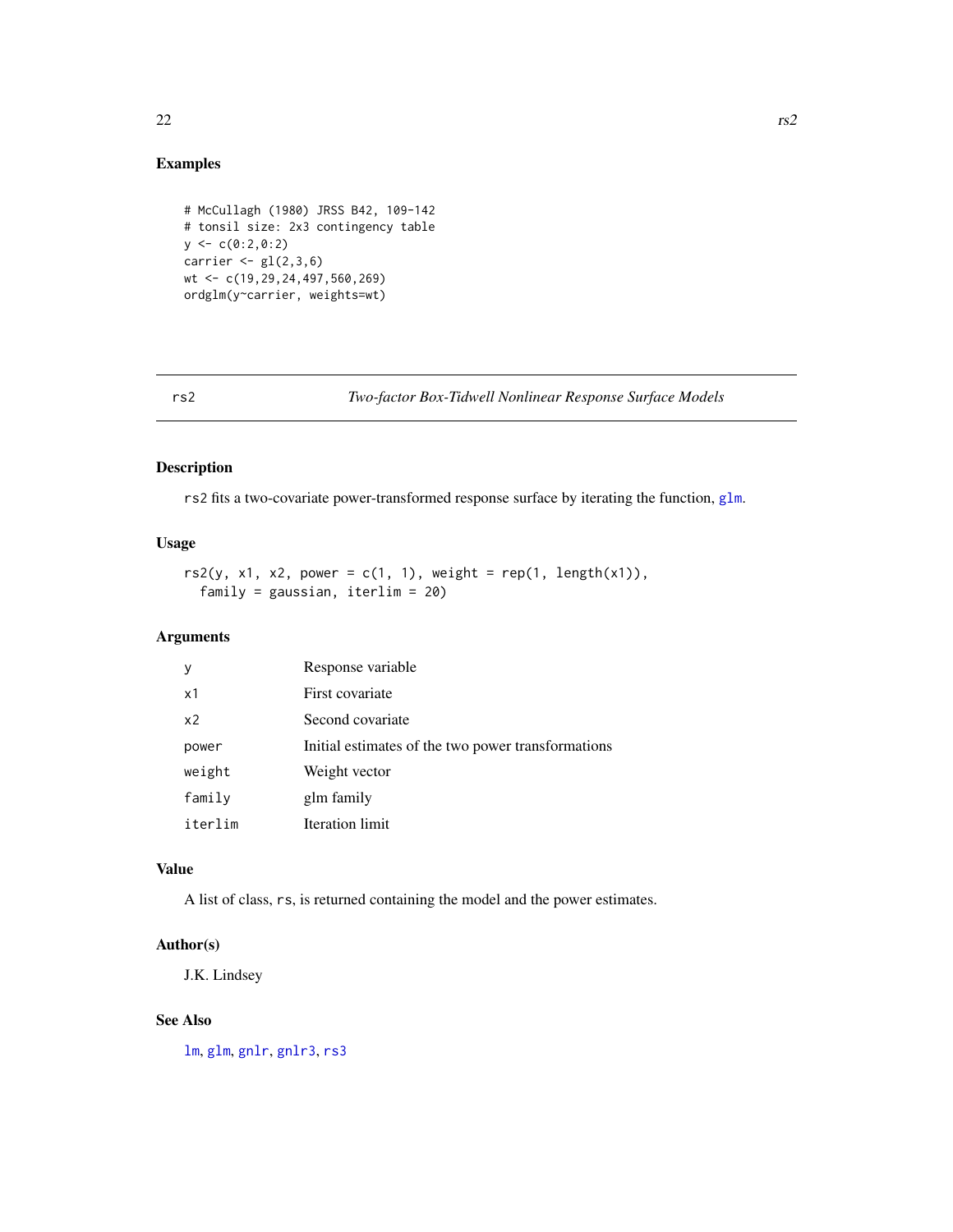# Examples

```
x1 \leq -rep(1:4,5)x2 \le rep(1:5, rep(4,5))
y <- rpois(20,1+2*sqrt(x1)+3*log(x2)+4*x1+log(x2)^2+2*sqrt(x1)*log(x2))
rs2(y, x1, x2, family=poisson)
```
<span id="page-22-1"></span>rs3 *Three-factor Box-Tidwell Nonlinear Response Surface Models*

# Description

rs3 fits a three-covariate power-transformed response surface by iterating the function, [glm](#page-0-0).

# Usage

```
rs3(y, x1, x2, x3, power = c(1, 1, 1), weight = rep(1, length(x1)),family = gaussian, iterlim = 20)
```
# Arguments

| У              | Response variable                                    |
|----------------|------------------------------------------------------|
| x1             | First covariate                                      |
| x <sub>2</sub> | Second covariate                                     |
| x3             | Third covariate                                      |
| power          | Initial estimates of the three power transformations |
| weight         | Weight vector                                        |
| family         | glm family                                           |
| iterlim        | Iteration limit                                      |

#### Value

A list of class, rs, is returned containing the model and the power estimates.

#### Author(s)

J.K. Lindsey

# See Also

[lm](#page-0-0), [glm](#page-0-0), [gnlr](#page-8-1), [gnlr3](#page-12-1), [rs2](#page-21-1)

<span id="page-22-0"></span> $rs3$  23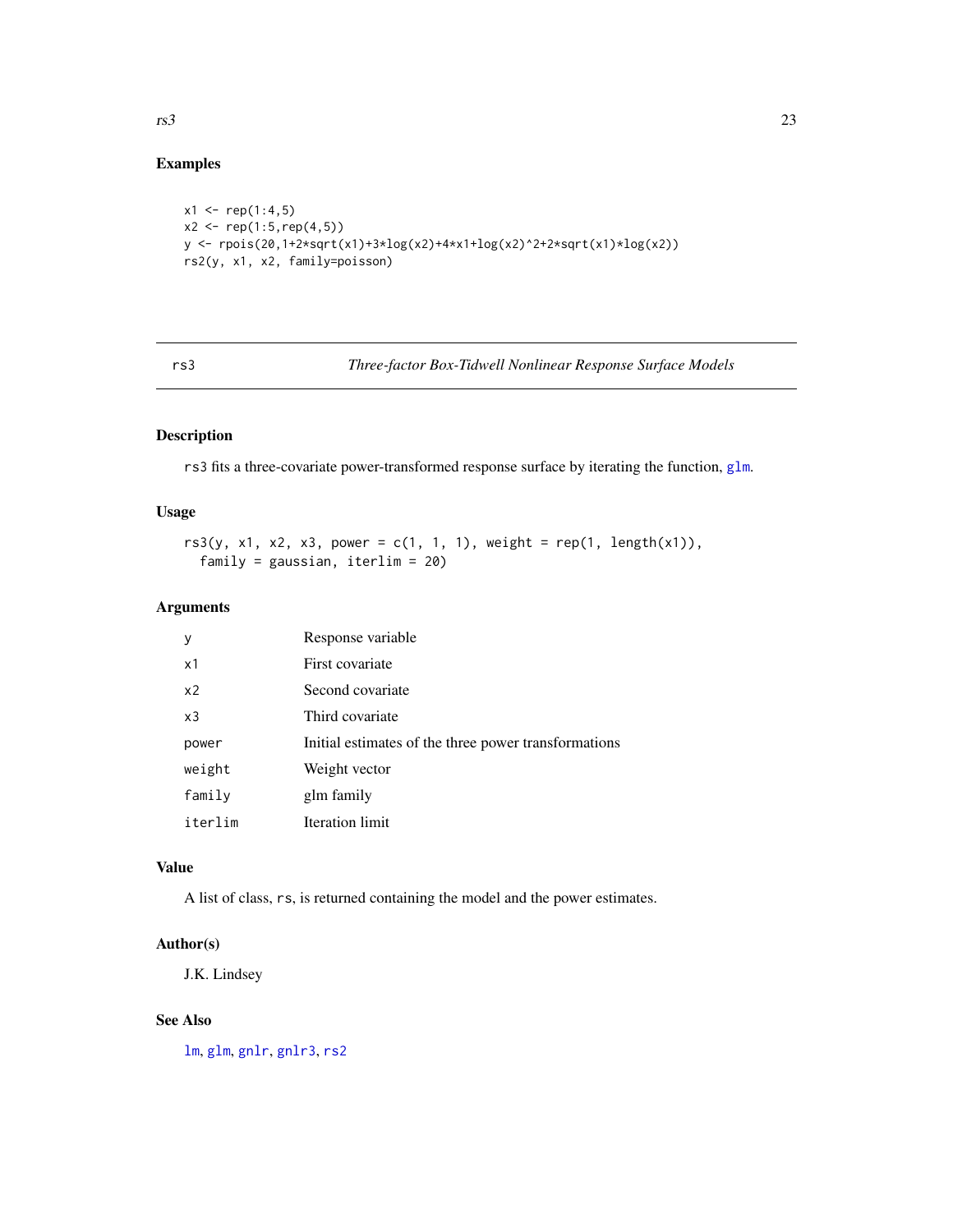```
x1 \le rep(1:4,5)
x2 \le rep(1:5, rep(4,5))
x3 \leq c(\text{rep}(1:3,6),1,2)#y <- rpois(20,1+2*sqrt(x1)+3*log(x2)+1/x3+4*x1+log(x2)^2+1/x3^2+
# 2*sqrt(x1)*log(x2)+sqrt(x1)/x3+log(x2)/x3)
y <- c(9,11,14,33,11,19,20,27,22,32,24,24,20,28,25,41,26,31,37,34)
rs3(y, x1, x2, x3, family=poisson)
```